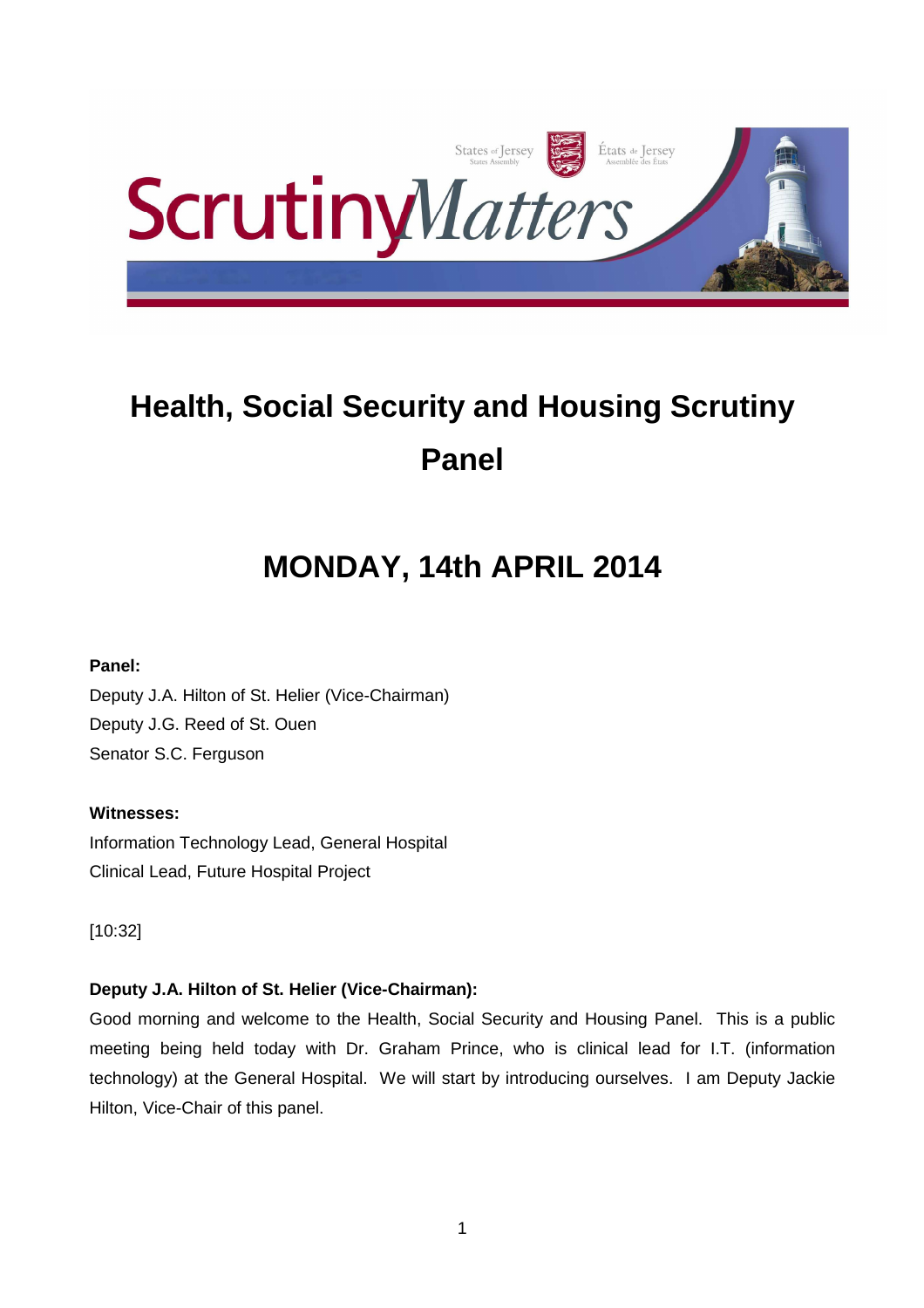#### **Deputy J.A. Hilton:**

Thank you very much indeed. I would like to start by just drawing the public's attention to the notice on the seats and also to offer the apologies of our chair, the Deputy of St. Peter, who cannot be here today because she is unwell. So, thank you for coming. I would like to start by asking you if you could briefly outline your personal involvement in the Health White Paper and in the future hospital programme.

#### **I.T. Lead, General Hospital:**

Okay. So, the Health White Paper; I was involved in a couple of meetings which were general meetings where a lot of people were invited, more to hear information before the White Paper was published. As far as the rest of the White Paper was concerned, I was not really consulted about the informatics elements of the White Paper prior to its publication specifically, and so that was something that I had to get involved with after publication of the White Paper.

#### **Deputy J.A. Hilton:**

For the panel, could you just explain what the informatics strategy - I think it is called - is?

#### **I.T. Lead, General Hospital:**

Okay. Well, the informatics strategy really arose from a number of concerns which I had, which came out of the publication of the White Paper. The White Paper had a significant stream of workload which was to do with informatics, but at the time I felt it started at the wrong kind of level. It made assumptions about the state of informatics and information technology within Health and Social Services which were more advanced than where we actually were. At the time the White Paper was published, I had been working part time - I am an anaesthetist but I had been working part time - to push forward informatics in Health and Social Services since 2006 when we started the integrated care record programme. I realised that we still had some way to go at that time, at the beginning of 2012. We still had some way to go to attain what we wanted to attain from the I.C.R. (integrated care record) programme. So we had had to descope the I.C.R. programme in 2009 before we contracted and a number of significant elements had been taken out of scope of the programme for a number of reasons but basically financial. I felt that there was an assumption within the White Paper that perhaps we had a perfectly functioning informatics set-up within the hospital. In fact, at that time, at the beginning of 2012, we had concerns over the manpower in our applications team. We also had a number of elements of the programme, particularly the community programme, which had not been brought in and there was still a great expectation among the people working in the hospital and in the community that those elements should be brought in. Then, further to that, the White Paper, if you like, updated the integrated care record programme to the kind of level that people were talking about in 2012 when the U.K. (United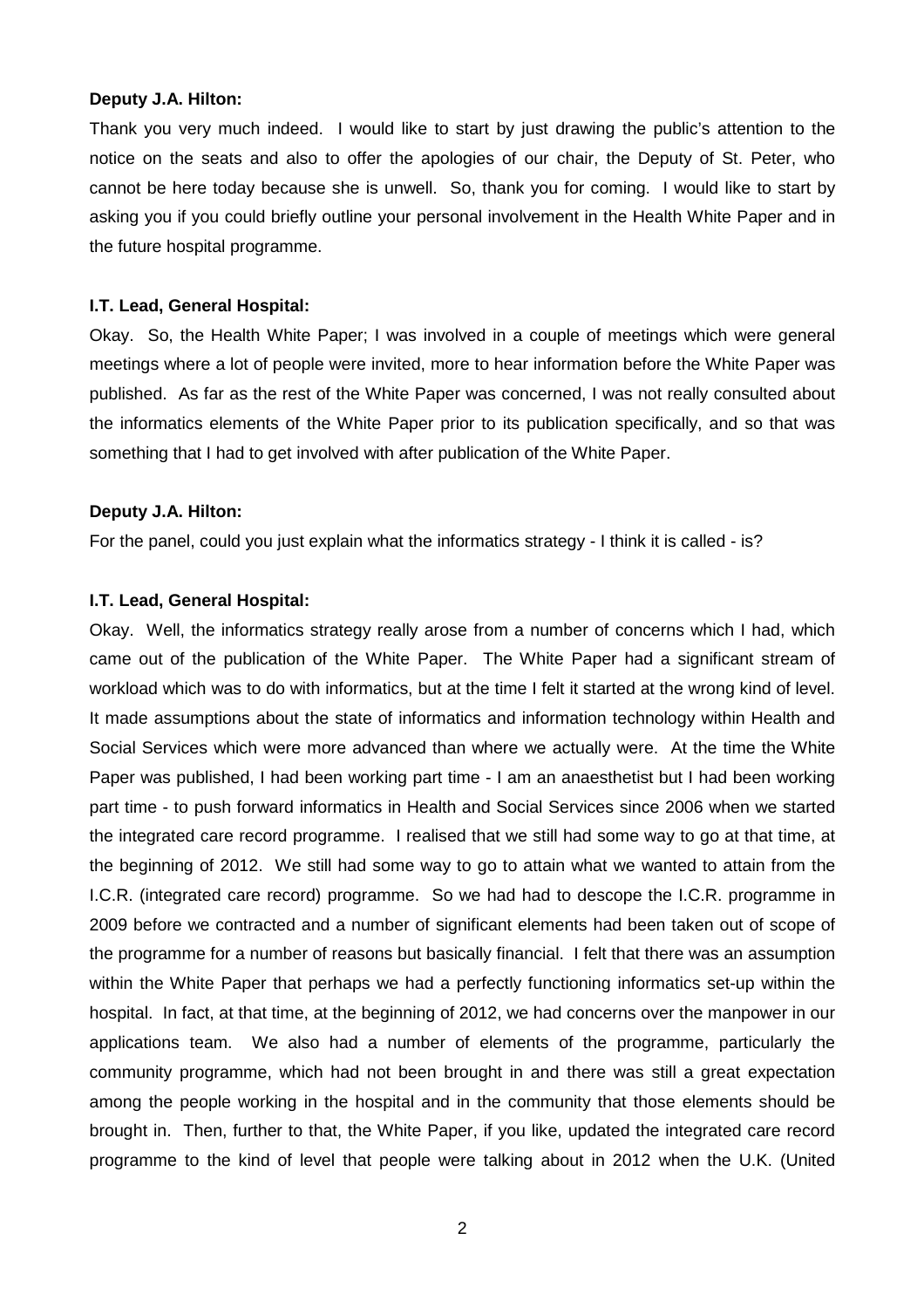Kingdom) had just produced their informatics strategy. A lot of the elements within the White Paper were similar to the elements within the U.K. informatics strategy.

#### **The Deputy of St. Ouen:**

Just for lay people like ourselves, what do you mean by informatics?

#### **I.T. Lead, General Hospital:**

Well, I think informatics is a combination of the computers and the things that you do with computers in health care, but also the information that we want to collect and to be able to use and how we use that information. So it is a combination of just computers but also the things that you are able to do with computers. There are many things within health care which computers can help in making health care more efficient and in allowing us to make changes in the way we do things in health care and to assess whether the changes we make are being effective. It is quite difficult without computers and without collecting good data and analysing your data to be able to tell whether a change that you have made has been effective or not effective.

#### **The Deputy of St. Ouen:**

Regardless of the equipment that you may or may not have, unless you are capturing data in the first place a system would be useless.

#### **I.T. Lead, General Hospital:**

Yes. So you could collect this kind of data on pieces of paper, but it is incredibly time consuming to do that and just to be able to analyse any piece of data is impossibly hard. So you think: "Oh, I just could not possibly do that." We could have been doing this since 30 years ago, but it is only since we had the availability of computers that it has been possible to count the data and to realise more which things we do are effective and which things we do are ineffective. I think that is why computers are so much tied up in health care now because we have been able to ask questions and get answers to questions that previously we just did not have any possibility of asking.

#### **The Deputy of St. Ouen:**

You say that assumptions were made in the White Paper or, sorry, the White Paper assumed that perhaps the hospital and Health Department were collecting information at a higher level to that which they were.

#### **I.T. Lead, General Hospital:**

Yes. I think there were numerous areas where we had not been able to push out with information technology, and I am thinking particularly of community health where there was a big desire to change and improve the way we were collecting data. Community health systems, what you have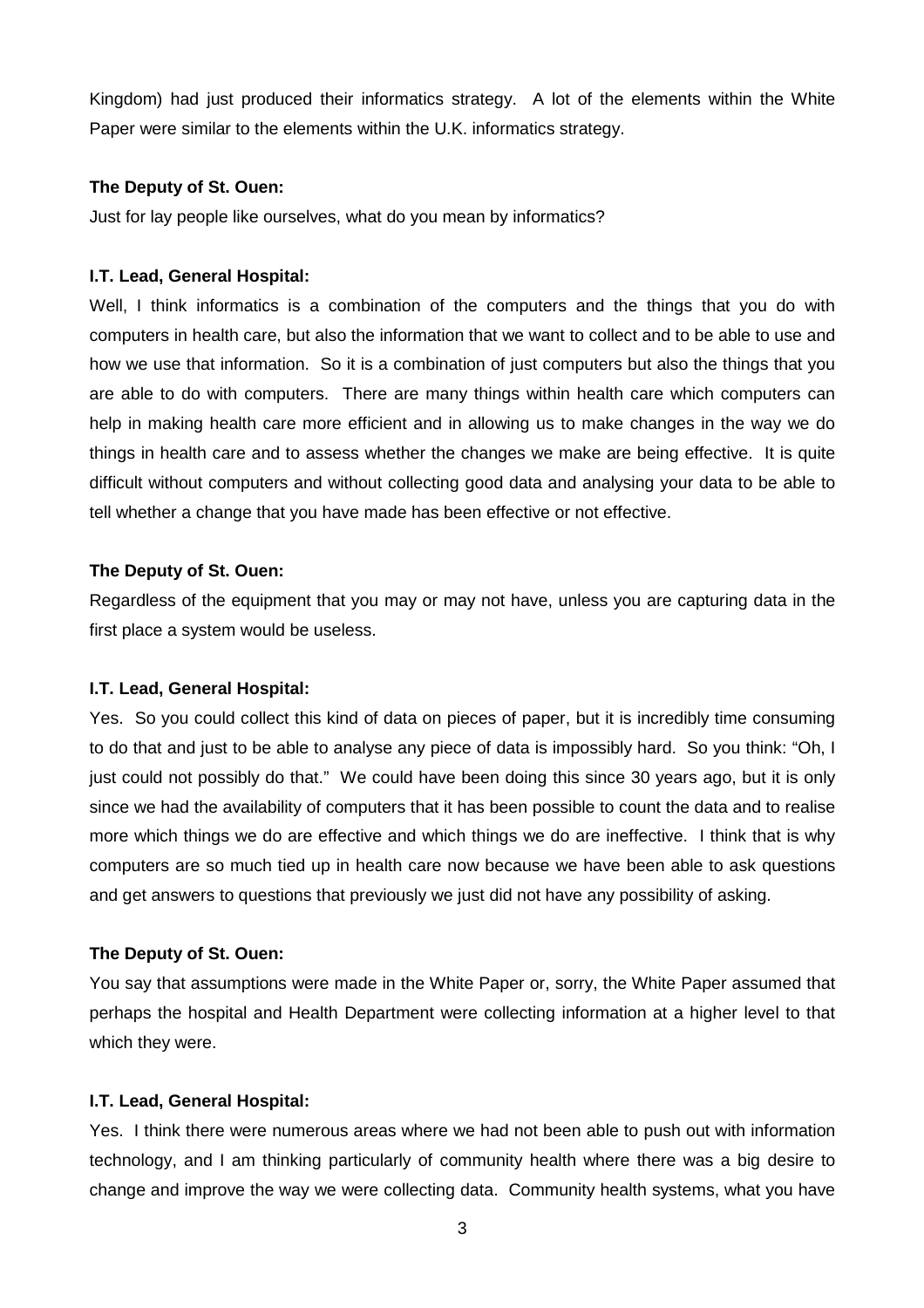is a lot of ... rather like in a hospital. You have a lot of people working co-operatively in mental health care and social care. There are lots of people working together on the same patients. They all want to know what each other is thinking, but you have the additional situation that you are working in a much more geographically varied site. You are not all together in one place where you can control everything. People have produced programmes which can assist with this and we have not been able to bring in one programme so, in fact, all of our ... we have all of those services, but those services are not necessarily able to see easily what each is doing and we are not able to measure what each of those services is doing to the quality that we would like to be able to as an organisation.

#### **Senator S.C. Ferguson:**

You said I think a minute ago that it was not until 2012 that the community programme started being worked on.

#### **I.T. Lead, General Hospital:**

Well, no, that is not quite true. We wanted to do or to introduce informatics into the community system, so a community system was part of the original I.C.R. programme, but in 2009 when it became clear that we were not going to have sufficient funds to complete everything within the I.C.R. programme that was one of the things that was descoped, which we removed from the programme because we did not have enough money to do it.

#### **Senator S.C. Ferguson:**

Yet part of the White Paper was pushing the fact that community care is where the growth must be, pushing the sort of primary patients back or retaining people in the primary care set-up, keeping them out of hospital longer, and yet you ...

#### **I.T. Lead, General Hospital:**

Yes, so we were not doing that as well as we could be. I felt that the funding that was highlighted within the White Paper looked like it was probably inadequate to provide for all of the aspirations of the White Paper. So when I read the White Paper I immediately got down and ... I was running at that time a small committee, a small group called an Information Strategy Committee, and that was attended by Jason Turner, who is the Health Chief Finance Officer and also in charge, overall takes responsibility for information within Health. So I produced, essentially, a presentation which was looking at the things that I felt that we needed to do in order to get ourselves to the point within the timescale of the White Paper which would provide for the requirements, the aspirations, of the people in all of the Health and Social Services Department. There were various headings that I looked at those under. So the first concern that I had was that our applications team, the people who support the introduction of new systems within the hospital, was understaffed,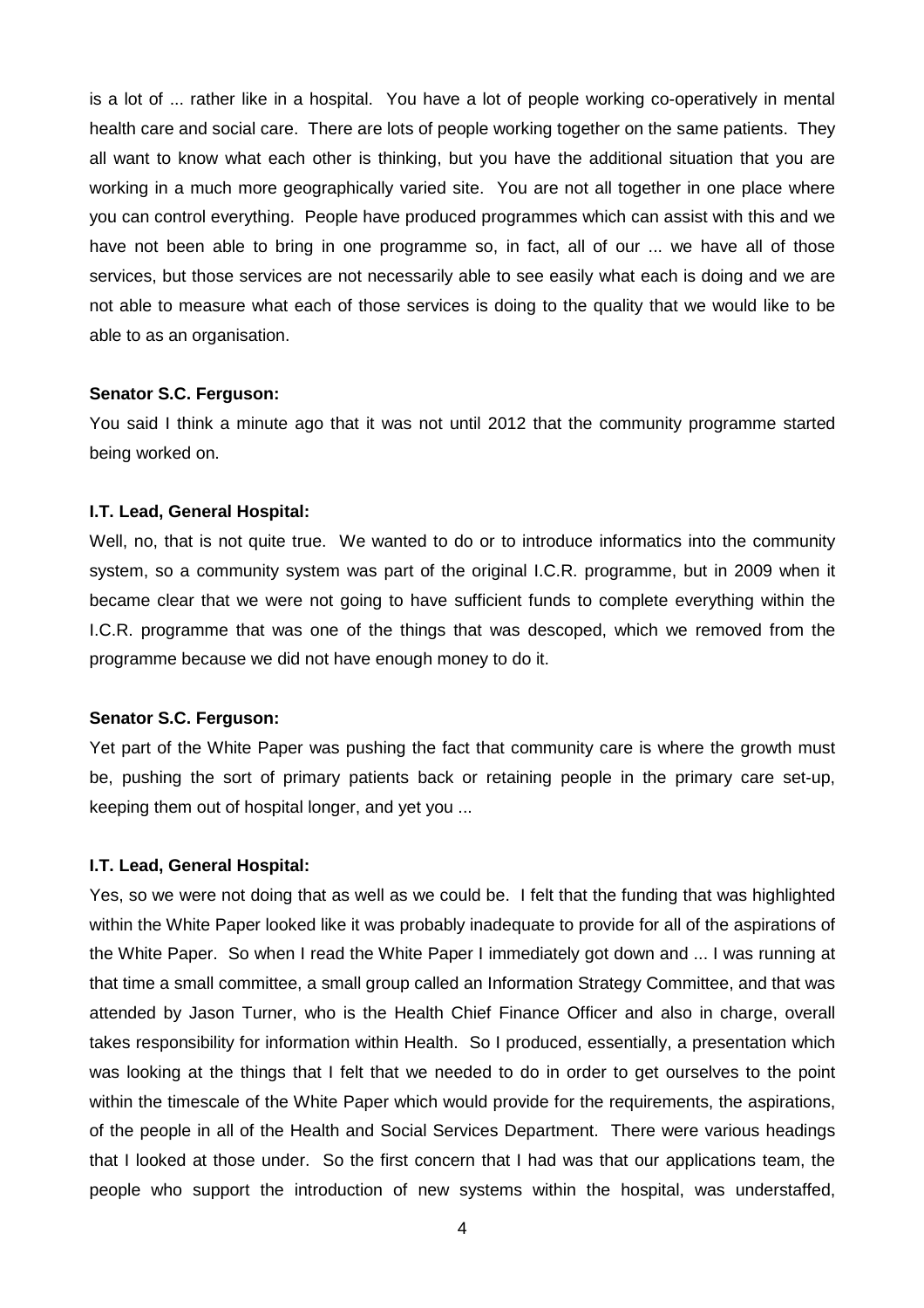undermanned. The second issue was that there were a number of programmes that there was an expectation that we should be able to have in order to run a safe health service. That included the community health but also included things like e-prescribing and extension of the electronic patient record throughout all areas of health care. Then there was a whole area around connection with the G.P.s (general practitioners). So if you are going to have a truly excellent communications system all areas of health care have to communicate with all areas of health care. If you like, that would be community, it would be mental health, it would be the hospital, it would be general practice, and all of those areas need to communicate efficiently with each other and to share information with each other. So there were a number of things that we wanted to be able to organise which I think have only become more important with the passage of time.

#### [10:45]

Things like e-referral, referral of patients electronically, discharge of patients, the production of patient discharge letters electronically so that we can see what drugs patients are having when they leave the hospital, and all the communications from general practice so that a general practitioner does not have to send a piece of paper to get an X-ray test done and so that they do not have to send a piece of paper in order to get a blood test done and equally much so that the results of those tests automatically come back into the G.P.'s computer. The whole of that was not really funded and so I raised these concerns at this meeting with Jason, and I remember having a sleepless night before that meeting because I was really concerned that the White Paper was not achievable unless we could do those things. I did not think that ... the amount of money that I could see within the White Paper that was put for the informatics cross-cutting work stream did not look like enough to do that. Jason listened and a couple of days later he called me up and he said: "I think we need to do something about this." As a result of that, he put aside some funding to get Capita, who are one of these companies who provide short reviews, to set up a short review over three months at the end of 2012 where they would look at our informatics needs. It was that informatics strategy document produced by Capita which has gone forward to, if you like, show the size of the gap between where we are and where we need to be if we are to do all of the things that are required within the White Paper.

#### **Senator S.C. Ferguson:**

So the £12 million has been spent on the strategy so far, is that correct?

#### **I.T. Lead, General Hospital:**

The £12 million was spent. The £12 million that we had in 2006 - I think it was voted in 2005 - has been spent and, in fact, more than that because we were able to ... we held some discussions with InterSystems which resulted in them agreeing to provide order comms, which was not originally a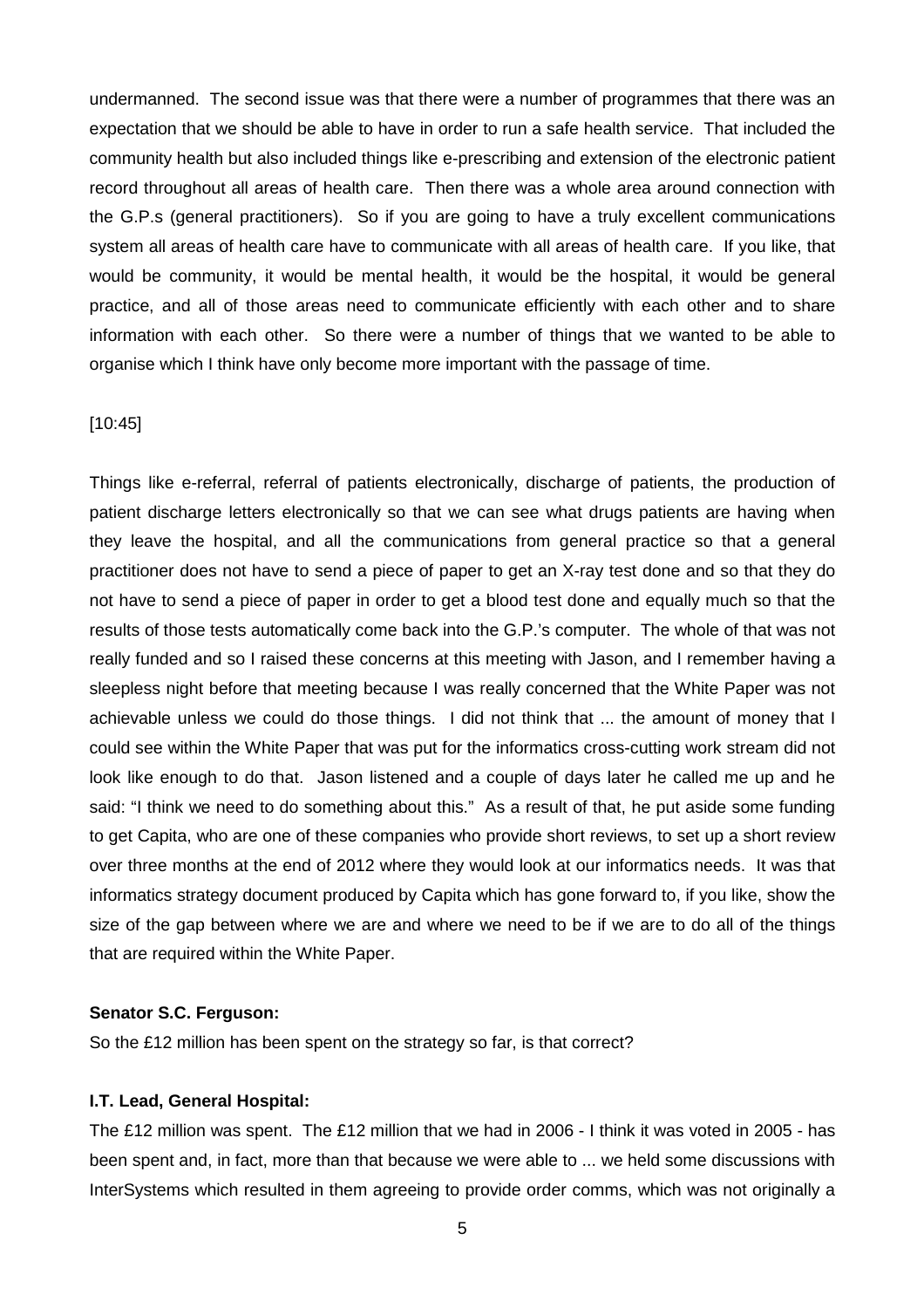part of the programme, in recognition of some difficulties that we had had in getting proper service from them. We now have a good relationship with InterSystems, who own TrakCare, and we have what we originally contracted to do in 2009 and we have order comms, which is an extra bit.

# **Senator S.C. Ferguson:**

Which has cost us how much?

**I.T. Lead, General Hospital:** What, order comms?

# **Senator S.C. Ferguson:**

Sorry, order ...?

# **Deputy J.A. Hilton:**

Order comms.

# **Senator S.C. Ferguson:**

Order comms, what is order comms?

# **I.T. Lead, General Hospital:**

Order comms is an electronic system for ordering and resulting. So now doctors are able to go into our system and see any blood results or histology results or any lab results or any X-ray results in electronic format and they are also able to order those tests without filling out a form, which can get lost. They can order those tests on a computer and that automatically goes to the department and is then processed.

# **Deputy J.A. Hilton:**

That system is only available for doctors within the hospital system and not the G.P.s?

**I.T. Lead, General Hospital:**

That is correct.

# **Deputy J.A. Hilton:**

Okay, thank you.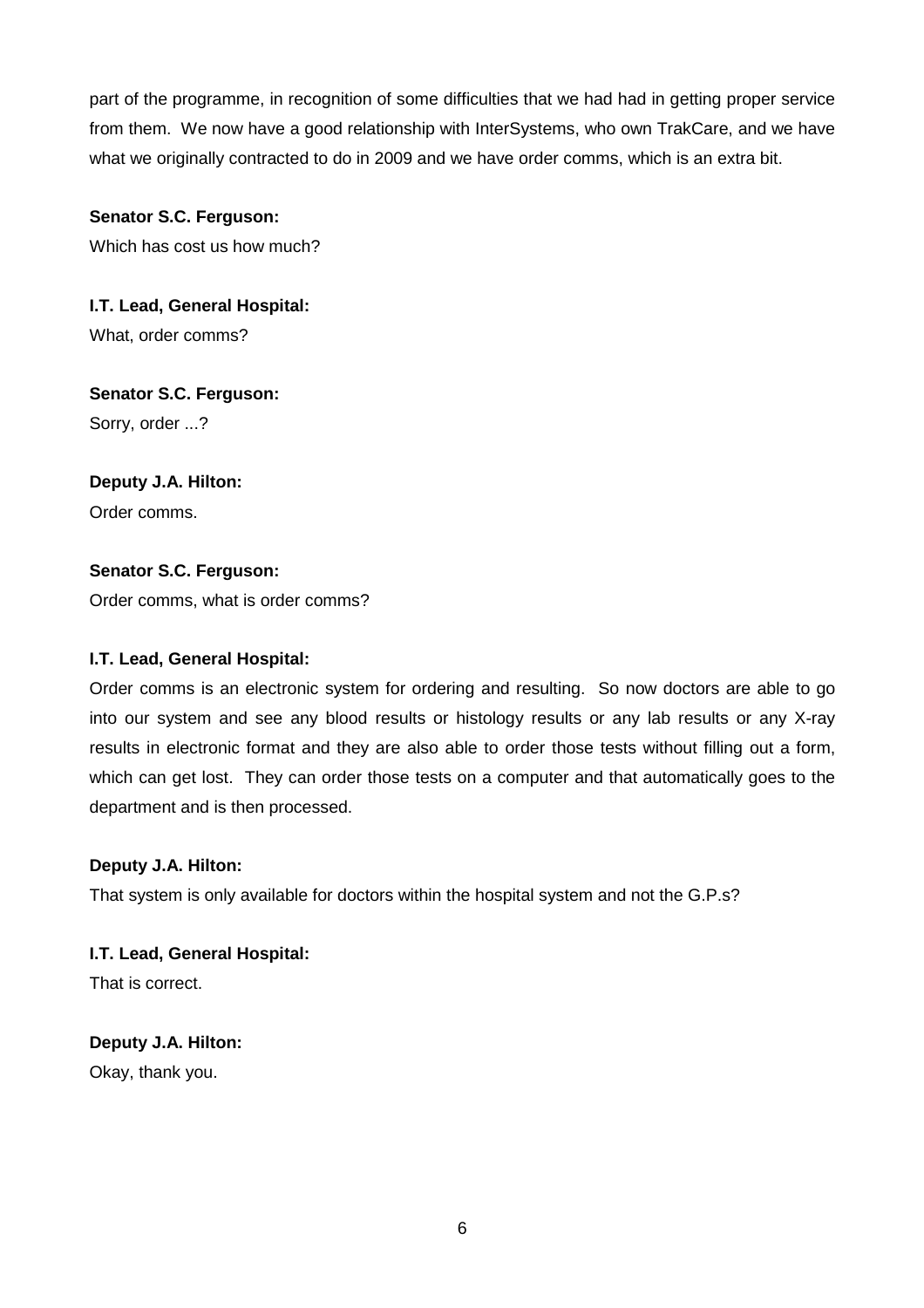#### **The Deputy of St. Ouen:**

Can you just confirm that following your concerns around funding Jason Turner engaged Capita to undertake a review to look at the areas of concern that you had raised and that review was subsequently completed when?

#### **I.T. Lead, General Hospital:**

That review was completed January 2013.

#### **The Deputy of St. Ouen:**

The conclusion of that review was ...?

#### **I.T. Lead, General Hospital:**

The conclusion of that review was that there needed to be continued funding of health care and I.T. going forward if we were to achieve the aspirations of the Health White Paper.

#### **The Deputy of St. Ouen:**

As I understand it, following the decision in 2009 around funding, the community system, screening and prescribing - I think were the 3 areas that you identified - were excluded from the programme. Are they still excluded or has work now started?

#### **I.T. Lead, General Hospital:**

The reality is that the programme at the moment is closed. Programme implies a kind of separate work stream which has a particular set of outcomes, and we have achieved the outcomes which we eventually contracted to do, which was the introduction of R.I.S./P.A.C.S. (radiology information system/picture archiving communications system), which is a radiology information and picture archiving system, the changing of the hospital patient administration system, the introduction of a new theatre system and new emergency department system and new maternity system and a new pharmacy system. So all of those things have been done and we had to do those things because the current software which we were using for that functionality was at end of life and no longer supported. So what we eventually did was the minimum amount that we could do to ... the maximum amount that we felt we could do with the money, but there was also a minimum amount that we could do. We could not just leave those systems which we were currently using in place, so we had to replace all of that stuff. We did all of that stuff and we did the picture archiving system. We ended up with a much more resilient and future-proofed computer system, which we can now build on. But having spent that money the question was how we were going to do those other things which we felt needed to be done to have a resilient healthcare system.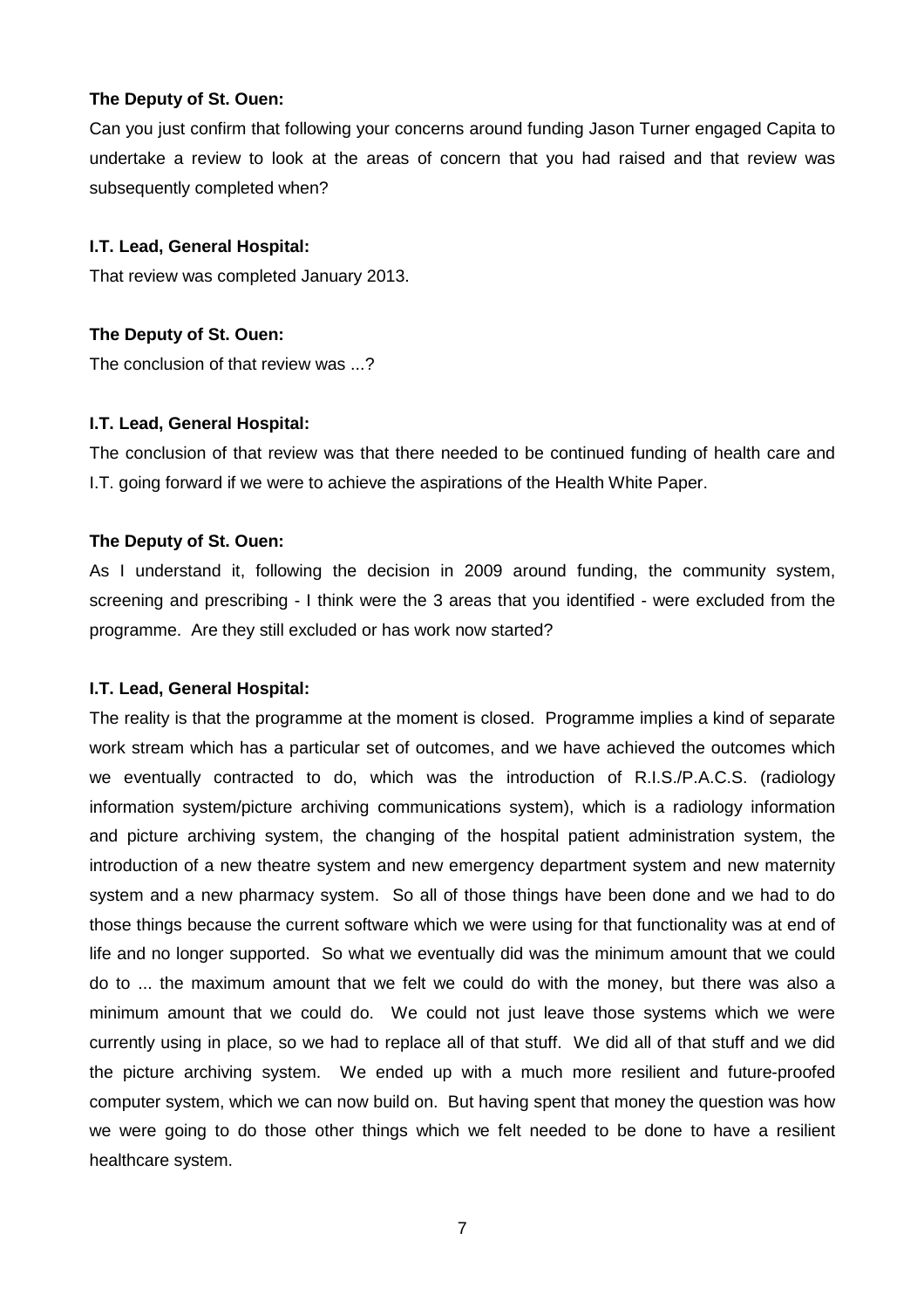So how much do you need, do you reckon?

# **I.T. Lead, General Hospital:**

Well, my feeling would be ... and I think that you have to accept that I am the kind of person who does not really have to be involved in the nitty-gritty. So the first thing I would say is that any figure is going to need to be worked through more, but my feeling is that really health care in terms of project work needs to be spending somewhere in the region of  $E3$  million per year in order to take us from where we are through to where we need to be.

# **Senator S.C. Ferguson:**

How many years?

# **I.T. Lead, General Hospital:**

Well, at least for the next 4 to 6 years but I think ...

# **Senator S.C. Ferguson:**

Thank you. Sorry, it is unkind, I am sorry.

#### **I.T. Lead, General Hospital:**

It is a reasonable question to ask.

# **Senator S.C. Ferguson:**

I am a taxpayer. **[Laughter]** 

#### **I.T. Lead, General Hospital:**

Yes, absolutely, but the reason why we want to do these things is because we believe that we can spend our money more effectively if we have that information technology supporting us. Ultimately, what the paper, P.82/2012 ... it does not say: "If you do this, the amount of money that you spend will go down." What it says is it will go up but it will go up less over the period of time. Over the next 30 years or so it will go up less. What we are saying is that informatics is an absolutely key part of being able to reduce our healthcare spend.

#### **The Deputy of St. Ouen:**

I will just bring you back to the 3 areas that were excluded. Can you confirm whether funding is now available to deliver the community health system?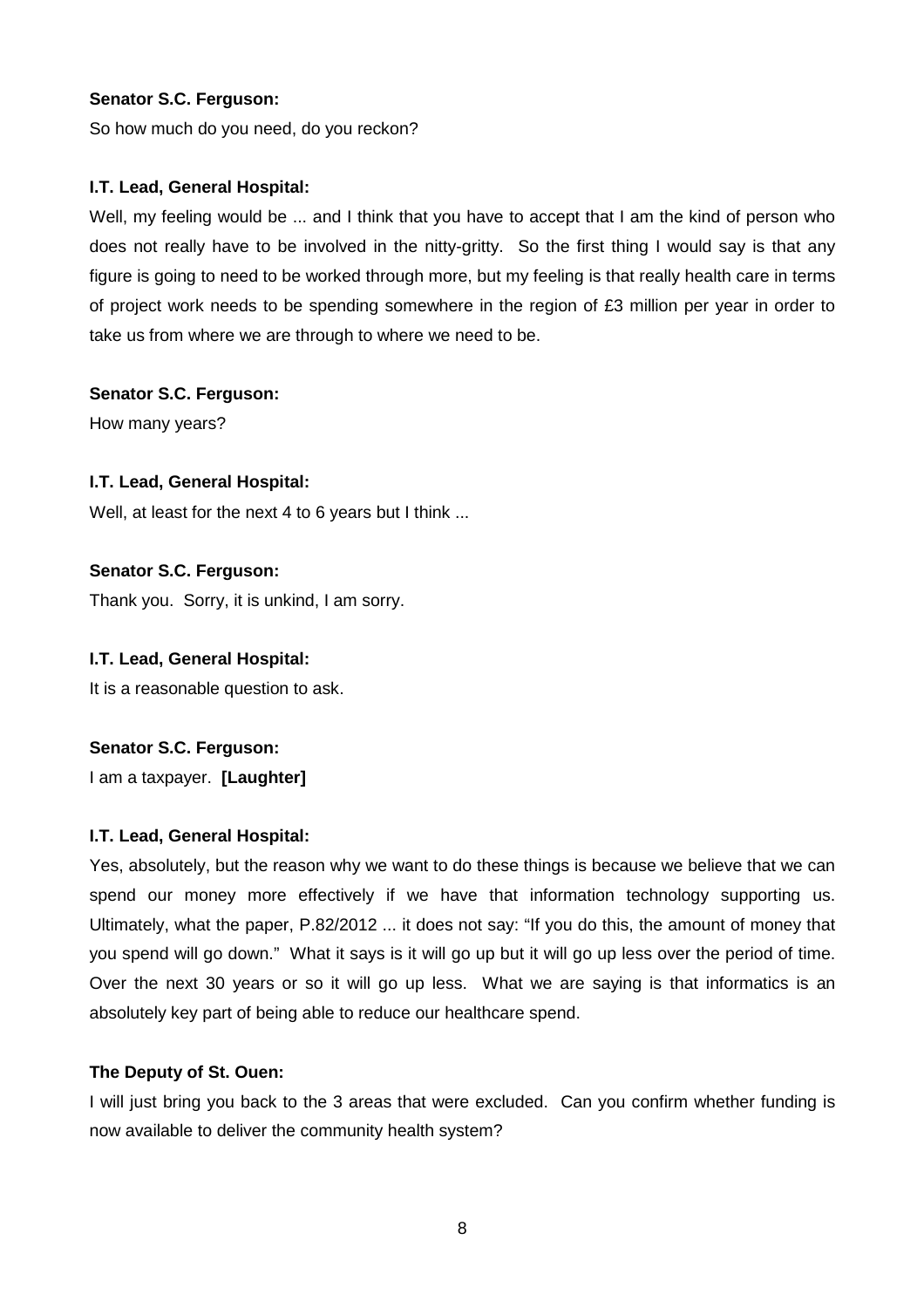#### **I.T. Lead, General Hospital:**

I cannot confirm that. Essentially, when Capita produced their strategy we had further discussions and I took the strategy document to the Corporate Management Executive Team at the hospital. I explained why it was we needed to do these things. That strategy was approved by C.M.E.T. (Corporate Management Executive Team). Now, the funding was very high level funding within that document and it was, I think, pragmatic. There was an understanding that we had already completed the Medium-Term Financial Plan going through until 2015 and so there was a small amount of funding which I think Jason felt was realistic in order to basically improve our informatics resource within the hospital. It was about providing people who would make sure that we could efficiently implement informatics change in the future. But most of the spending happened after 2016, which would be phase 2 of the current plan for the Health White Paper. So we would get ourselves prepared during the period of time, 2014, 2015. We would appoint these people and we are starting to make those appointments at the moment. We produced business plans which would then go into the next Medium-Term Financial Plan, which hopefully would result in us receiving appropriate funding to do those things that we felt we needed to do. Those things have changed slightly with the idea that we may be having a dual-site hospital, but they are still pretty much the same things. There are some slight alterations in detail. Having a dual-site hospital just makes the case for having an electronic system much more robust because obviously you do not want to be moving excessive numbers of paper notes up and down the hill. If our pharmacy is going to be up the hill or down the hill, there is going to have to be movement of things from wherever it is to wherever the patients need to pick it up from. So those kinds of things just make the case for doing this stuff more robust.

#### **Senator S.C. Ferguson:**

When will you get to the point that when a patient is discharged their notes are sent by email down to the doctor?

#### **I.T. Lead, General Hospital:**

What, to the general practitioner?

#### **Senator S.C. Ferguson:**

Yes, because at the moment I believe that the notes have to go on paper, is that correct, and that the general practice has to input them into their own system?

#### **I.T. Lead, General Hospital:**

Yes. That is just one of the many depressing things that we do with paper in the hospital. These things do need to be improved. There have been numerous things which have prevented us becoming more electronic in our dealings with other groups of people, and I think G.P.s are one of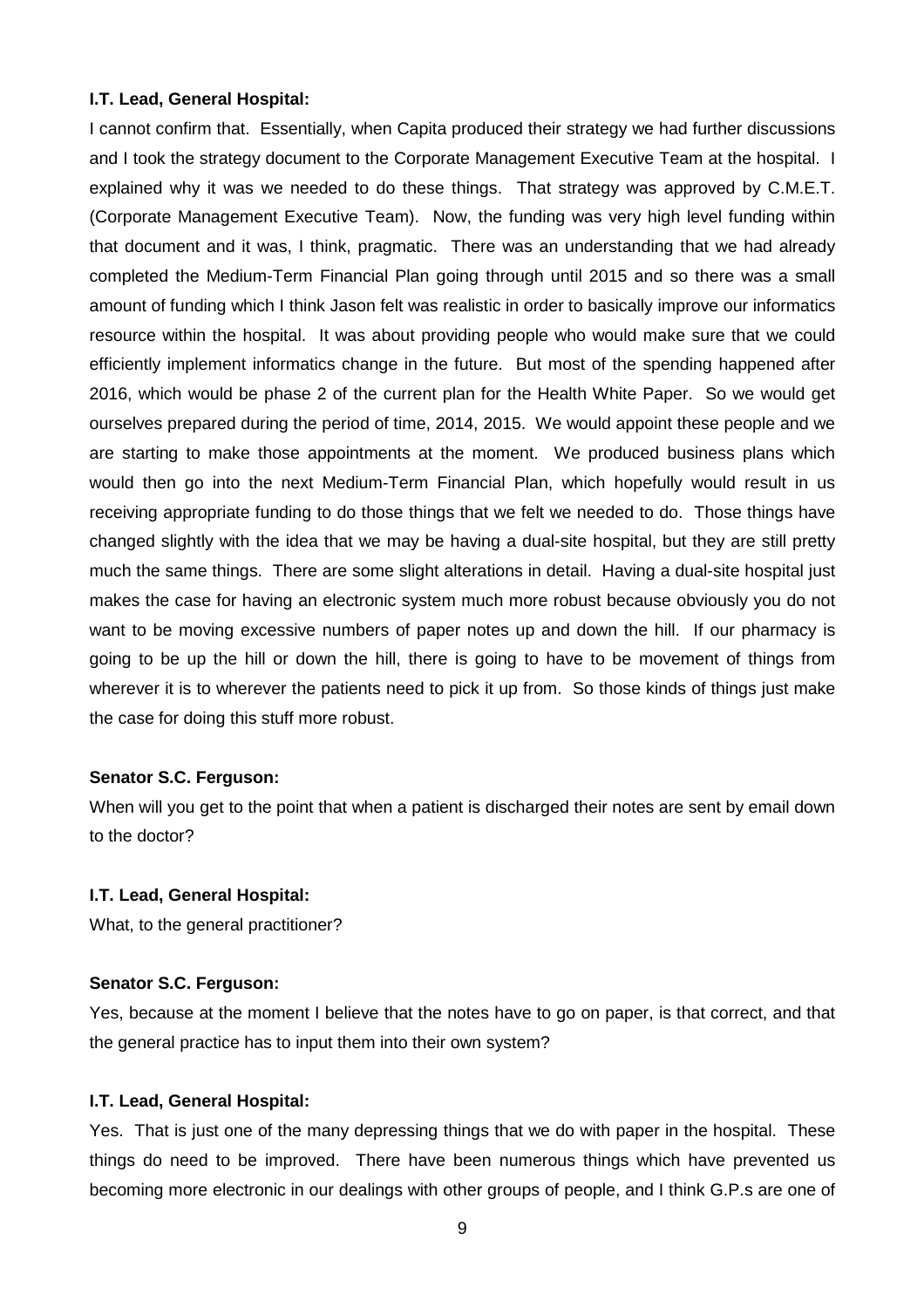those groups; mental health and hospital health is another area where there is poor communication. But if we take specifically the issue of general practitioners, I think there has been one big change going on in the background which is just coming to fruition and we saw a little bit about it in the newspapers, which is the G.P. central server project. I have been sitting on the project board for that. Essentially, what the G.P. central server means is that all G.P. notes will be held in one place in one computer, if you like, and each patient will only have one entry on that computer system. That computer system will physically be elsewhere but essentially it means that we have a target to communicate with. In the past, if I wanted to send a discharge letter to a G.P. electronically, well, I have 16 different practices; there are 16 different systems going on out there. Now we have one system. Not only that, the patient may have been in 3 or 4 different practices having treatment and, therefore, I would have had to have known which one to send it to. Now we have got to a situation where we have one target where we can potentially send information to and any G.P. who has a requirement to speak to that patient potentially could see that discharge note.

#### [11:00]

So once you have a target then you can start looking at the process of setting up those connections, but it is not without cost. Equally, G.P.s will want to send us their referrals electronically, but it is not without cost to make those changes into the system. Both of the systems are potentially able to receive and send that kind of information but money will have to exchange hands to make that happen.

#### **The Deputy of St. Ouen:**

Currently, when is it planned to achieve the comprehensive integrated care system?

#### **I.T. Lead, General Hospital:**

I have been meeting with the management accountants, with Jason and Anne Homer, in order to try and make a list of all of the things that we feel that we would like to do and to find out from everybody working in health care as much as possible what they feel needs to be done and to try and put those into some kind of order so that we can seek funding in an appropriate way using the appropriate systems. But I cannot magically make these things happen without there being funding. We have a list which we believe is reasonably inclusive of projects that will require to be done, and depending on the availability of funding we will do them as quickly as we can. There are about 100 projects on that list, some of which are projects which cost millions of pounds.

#### **Deputy J.A. Hilton:**

The G.P. central server project, that has not been financed yet, has it?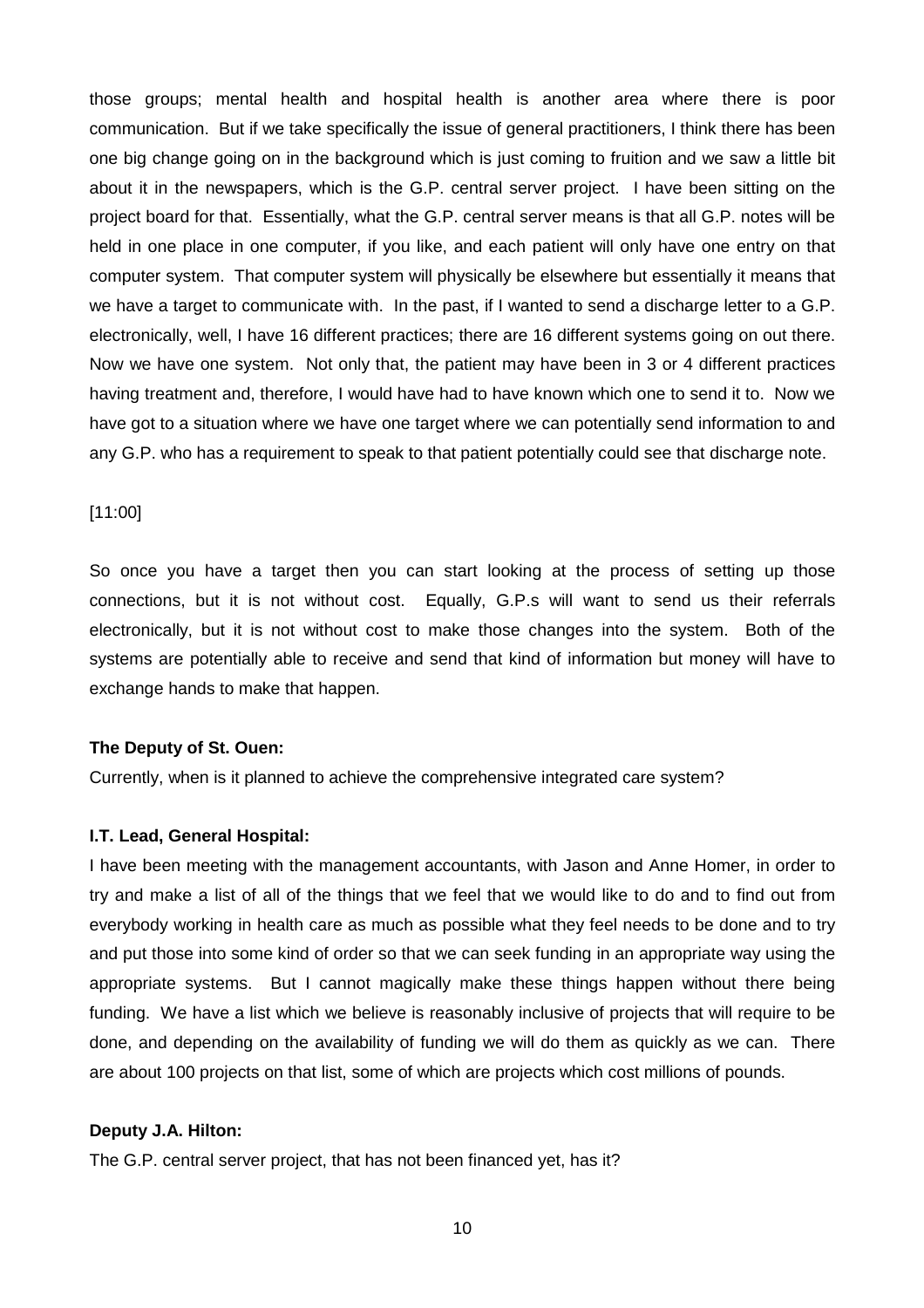#### **I.T. Lead, General Hospital:**

The G.P. central server project has received funding from the Social Security Department, I think somewhere between £1 million and £2 million.

#### **Deputy J.A. Hilton:**

But it is not live at the moment, though?

#### **I.T. Lead, General Hospital:**

It is not live. It is pretty close to going live. It will go live somewhere in the second or third quarter of this year. But you are right, until we have that target to aim at it is pretty difficult to do the connectivity part.

#### **Deputy J.A. Hilton:**

Yes, okay. Can you confirm for us today that in your opinion as I.T. lead all the new services or existing services that the Health White Paper is going to be delivering between now and 2020 have been costed and submitted in a business plan? Is that what you are saying?

#### **I.T. Lead, General Hospital:**

No, they have not been costed and submitted in a business plan. Those business plans are yet to be made but we have done our best to do a high-level costing of those plans. But it still remains to produce a detailed business plan.

#### **Deputy J.A. Hilton:**

Whose responsibility is it to do that, produce that business plan?

#### **I.T. Lead, General Hospital:**

One of the things that I said at the beginning was that we are short of resource and one of the first things that we needed to do was to appoint some high-level resources in order to do this kind of work. Essentially, there are 3 senior roles that we felt acutely needed to be filled, which were recommended in the strategy document. That was we needed a business support group manager. A business support group manager is somebody who is owned by the Information Services Department and does the high-level control of the Information Services Department resources who work in the hospital. We have just appointed that person. He started work last week. The second role is a director of information for the hospital. This would be not necessarily a particularly techie person but somebody who understands the information needs of health care and probably would be somebody who would come from the U.K. with experience of healthcare I.T. in the U.K.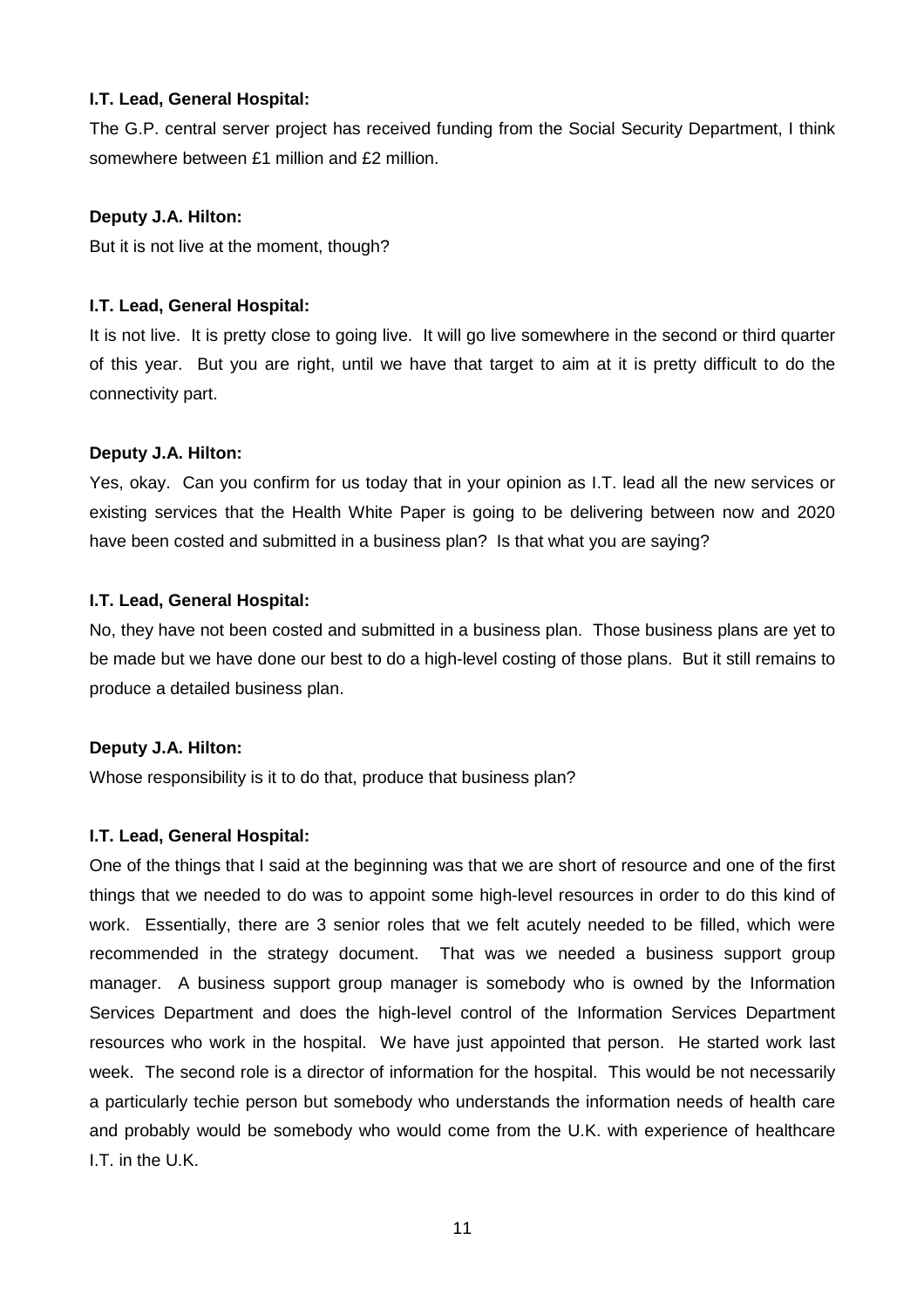That is not altogether ...

# **I.T. Lead, General Hospital:**

Well, I think you have to ...

# **Senator S.C. Ferguson:**

I think there have been problems, have there not?

# **I.T. Lead, General Hospital:**

... draw the distinction between the U.K.'s collection of data, which is well ahead of where we are in Jersey at the moment, and the difficulties. They have tried to do some things which are incredibly difficult to do and some of those have failed, but there is a huge amount of healthcare data available from the U.K. They have great ambitions to move forward with more healthcare data. So hopefully we will get somebody to help us, and my feeling is that that kind of person would be the person who would be involved or those 2 people would be the people who were involved primarily with the production of business cases. Then there is a third role, which is a programme manager, who would be a more techie person, again owned by Health and Social Services, and would support that business planning process for the major parts of the I.T. strategy.

#### **Senator S.C. Ferguson:**

Where does the central I.S. (Information Services) Department come in this?

#### **I.T. Lead, General Hospital:**

Yes. The Information Services Department give us our technical support. The programme manager would be somebody to run extraordinary programmes. When we ran the I.C.R. programme, our programme manager was never a part of the Information Services Department. It was an external person who came and specifically ran that programme and then went away at the end of the programme. If we are continually going to be requiring a programme manager to continuously run our programme of I.T., then probably that is somebody that we should have and that person would work constructively with the business support group manager. That is my understanding of the plan. The chief of information is a role which is at present in most hospitals in the U.K. and that is somebody who really has an understanding of health care and can interpret the requirements for information in a healthcare area, which is quite a specific area. You do not need somebody who is necessarily ... that is why I say it is not somebody who necessarily is about computers. It is somebody who understands how you interpret information and also how hospitals work.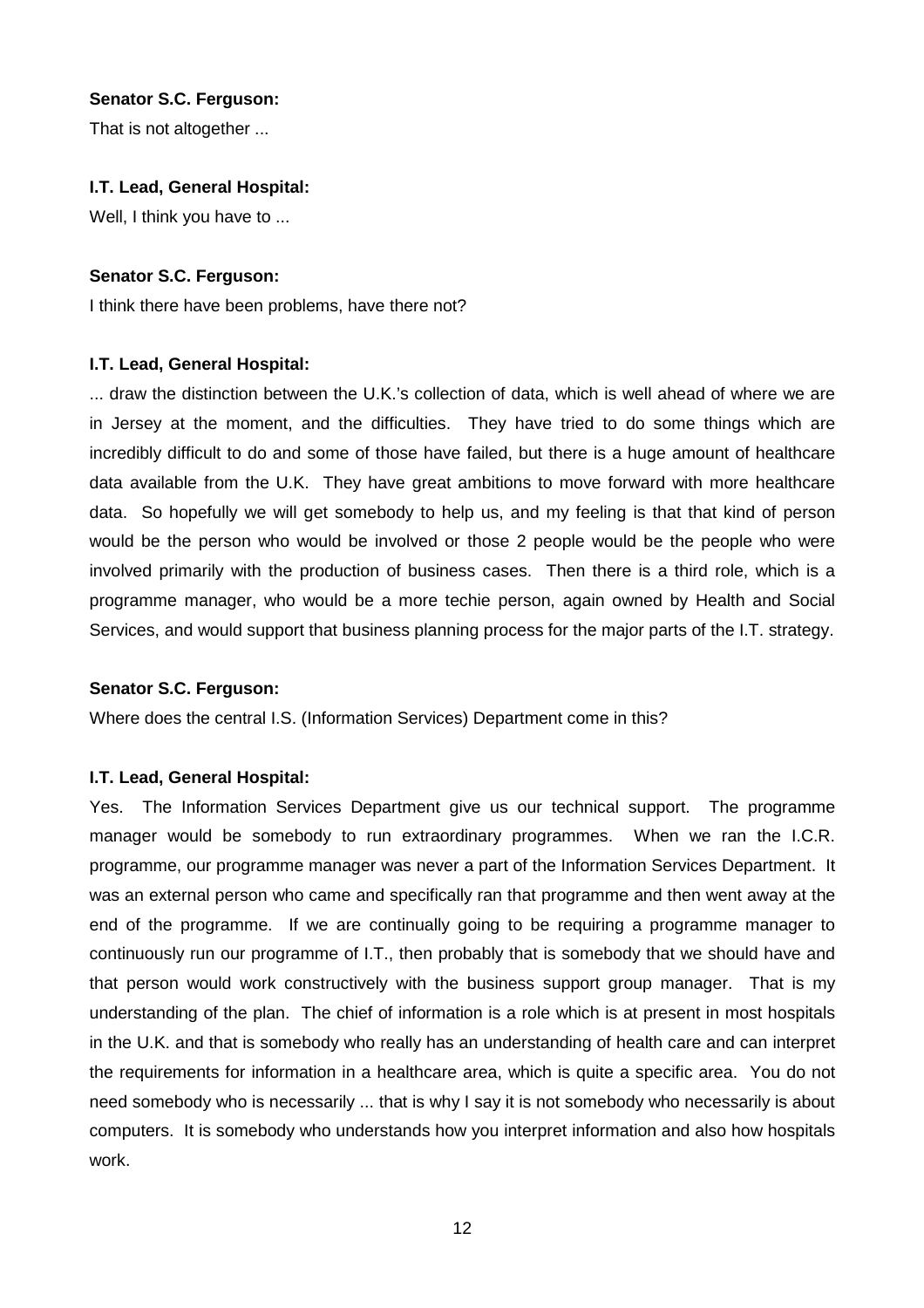Well, yes, certainly the most successful projects I have seen have been run by people who come, like yourself, from the specific background but also who understand the techie side of it and are able to make the connection.

# **I.T. Lead, General Hospital:**

Yes. Increasingly, it seems that the way things are moving in the U.K. is that a hospital would have a chief information officer and then they would have a chief clinical information officer. So somebody who is slightly more of a clinical bent and somebody who combines some level of clinical knowledge and some level of technical knowledge.

# **Deputy J.A. Hilton:**

Can you just confirm that the 3 new posts that you have just spoken about form part of that applications team that you said were under-resourced and under-staffed earlier?

**I.T. Lead, General Hospital:** Yes.

**Deputy J.A. Hilton:** They do.

#### **I.T. Lead, General Hospital:**

There are within the I.T. strategy a number of other posts which are also important to get our applications team working fully efficiently.

#### **Deputy J.A. Hilton:**

So with these additional new staff, you have said that they will build up the business case for the new systems that you require to deliver what the White Paper is saying it is going to deliver. My understanding now is the Medium-Term Financial Plan is being progressed as we speak, so are you confident that you will be able to get your bids in for this work that needs to be carried out in time?

#### **I.T. Lead, General Hospital:**

I have had nervousness about this. Ultimately, I am not responsible for getting these roles appointed, but the feeling was that we ought to appoint them sequentially and that, therefore, until we got the business support group manager in there may be confusion between the requirements of these 3 roles and which ones people would want to apply for. So the feeling was that we should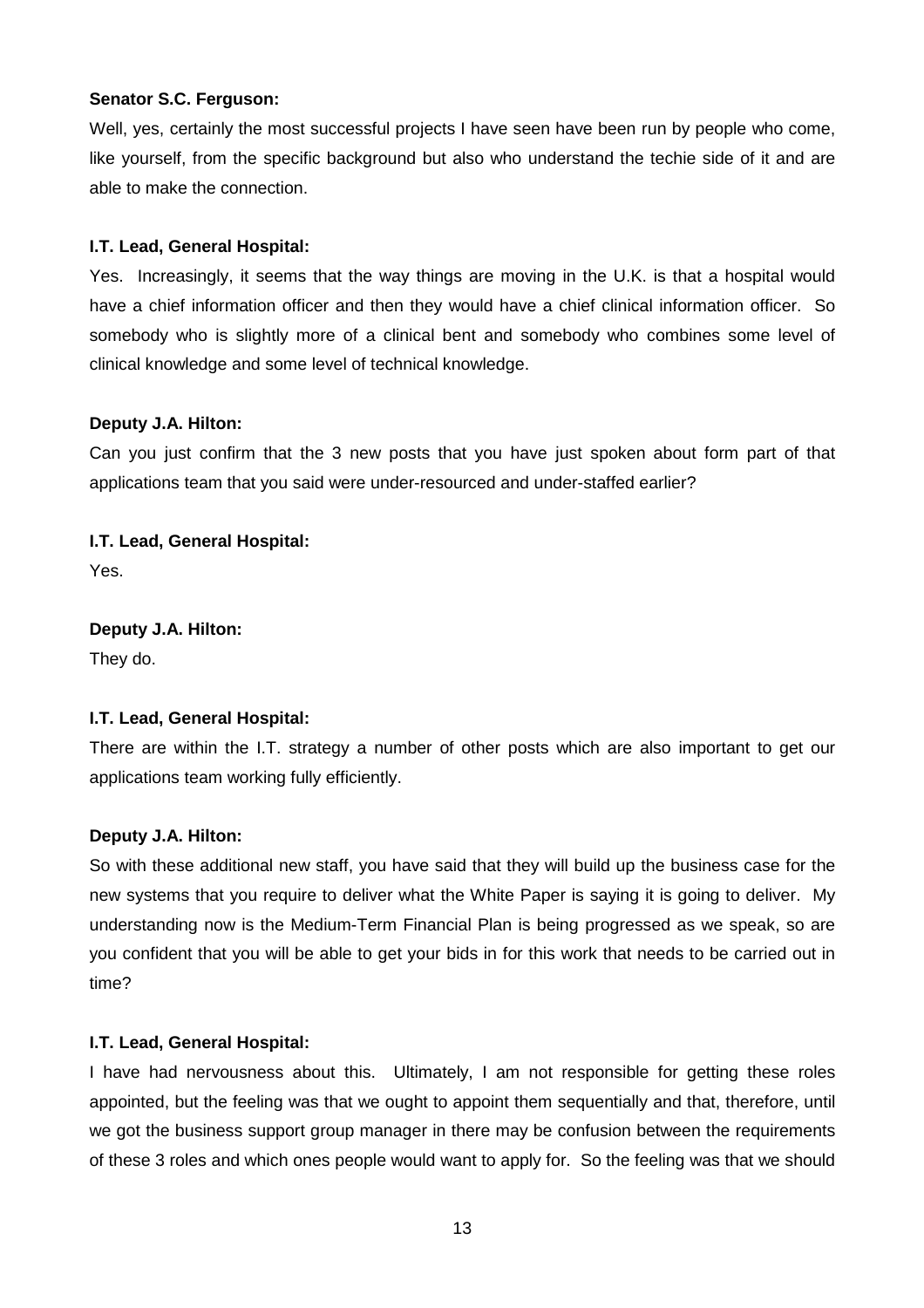appoint the business support group manager and then appoint the director of information and then appoint the programme manager.

# **Deputy J.A. Hilton:**

The business support manager, he is in post now?

# **I.T. Lead, General Hospital:**

He is. He started last Monday.

# **Deputy J.A. Hilton:**

The director, when are you ...?

#### **I.T. Lead, General Hospital:**

Well, I saw a job description for it last week and I said that that looked like a pretty good job description, so I guess that will be going forward within the next couple of weeks.

#### **Senator S.C. Ferguson:**

These are all grades what, 14, 15?

#### **I.T. Lead, General Hospital:**

I could not answer you that. I just do not know.

#### **Senator S.C. Ferguson:**

It usually says on the job description.

#### **I.T. Lead, General Hospital:**

Perhaps the version I saw was a slightly earlier one because I do not think it did say.

#### **The Deputy of St. Ouen:**

I would like to just understand the potential implications of delaying or excluding the development of the community system, screening and prescribing. Can you just talk us through what those potential implications are?

#### **I.T. Lead, General Hospital:**

Well, the community system, I think if what we are trying to do is to move health care more efficiently and get as much health care as possible done outside the hospital, then a community system will help in the coordination and communication of information between all of those groups. These systems, their ability for everybody to see everybody else's notes, they are updated in real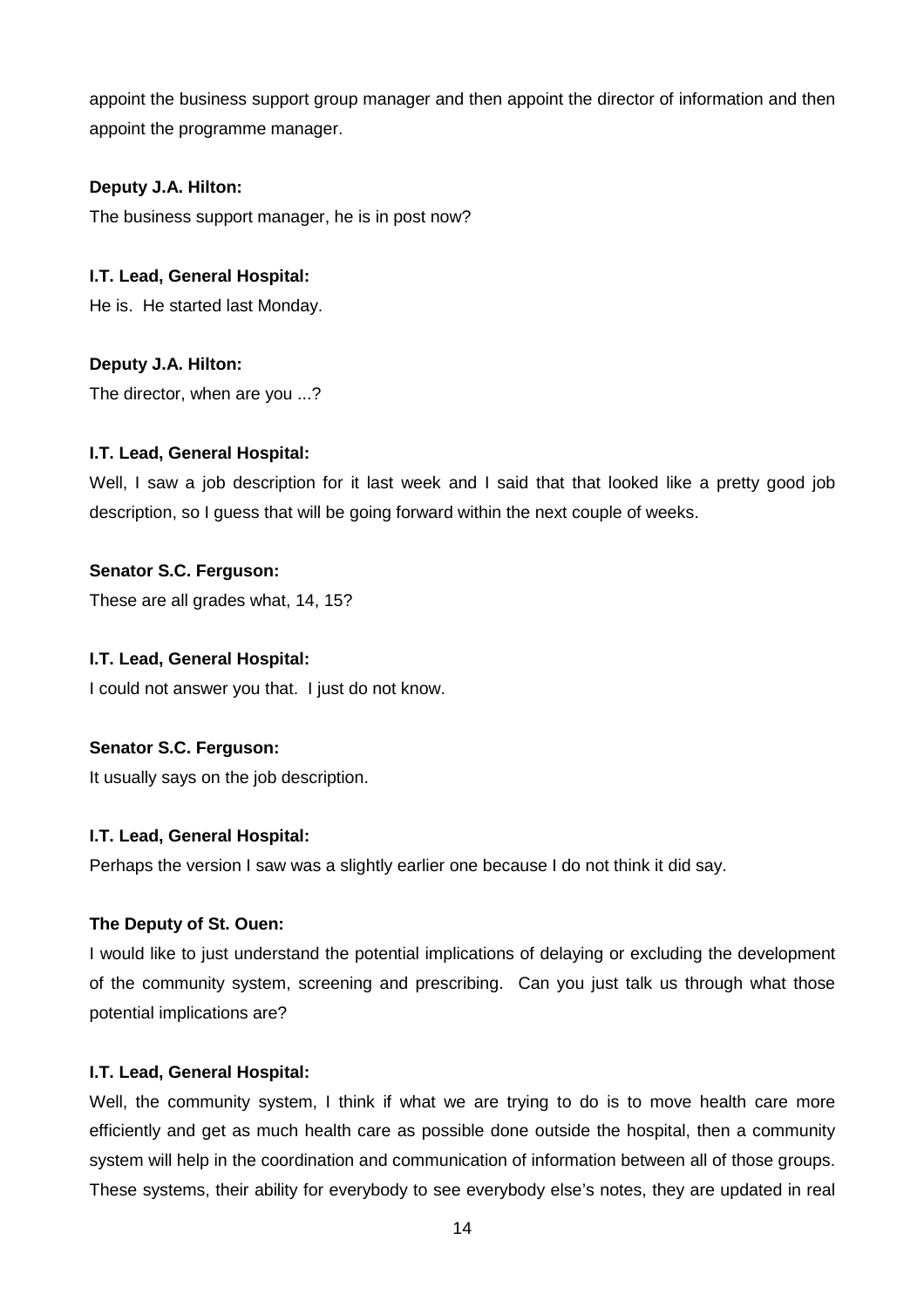time, and so that kind of resource is going to be much more effective than having pieces of paper which may not get into the notes terribly effectively. So my expectation would be that it would be more difficult to make savings through efficiency in community care without a decent community system. That is the concern about that. The e-prescribing gains us benefits because of the help it gives in a number of areas. Firstly, at the moment every inpatient has a prescription chart and the prescription chart sits at the end of the patient's bed. You prescribe a new drug. It often has to go down to the pharmacy. When it goes to the pharmacy the prescription chart is not available at the end of the patient's bed so if the doctor comes to see the patient there is nothing there. They would not be able to see which drugs have been given or whatever. The prescription chart has to be reviewed at discharge in order to see which drugs the patient is being discharged on and it has to be hand transcribed. Each time you write one of these forms there is a risk that information would be transcribed incorrectly. Most reviews of e-prescribing have shown that overall there is a slight reduction in the number of incidents due to incorrect prescribing but there is a large reduction in the number of serious incidents due to prescribing. That is because the e-prescribing system also gives you help. It tells you if you are giving penicillin to a patient who is allergic to penicillin because the computer knows the patient is allergic to penicillin. It tells you if you are giving one drug which is going to interact in a serious way with another drug. These kinds of risks are reduced by having an e-prescribing system. If you are planning to have, as is the current plan, the pharmacy moving up to Overdale, then there is going to be an awful lot of movement of prescription charts up and down the hill and it is going to take longer to do these things. My feeling is that we are going to need to have e-prescribing in place by the time the pharmacy moves up the hill. I think that goes up there for 2018 or 2019. Realistically, putting in these kinds of systems takes a year or 2, so we are going to have to be ready to start pretty quickly in 2016 if we are going to make e-prescribing be in and embedded by the time we move the pharmacy. The third thing was screening. I think screening is something which is a separate issue. You get an enormous amount of help in screening from all of these systems, both from the G.P. system and from the hospital system. I think there are great hopes for how the G.P. central server will be able to help with screening, but we are at an earlier phase with the G.P. central server system. Already I think deals have been done to allow extracts of information from the G.P. central server system, which will assist in screening. There is another area which we have not discussed, which is the area of extension of the electronic patient record, which I think is another key bit.

#### [11:15]

Currently, quite a lot of patients, even patients who do not have too much wrong with them, often have this kind of thickness of notes, written notes. If you look through that stuff, you will find that a lot of it is just very repetitive. Every time they come into hospital the same questions are asked and the answers are written down in the same way. Letters are written, copies are sent. All the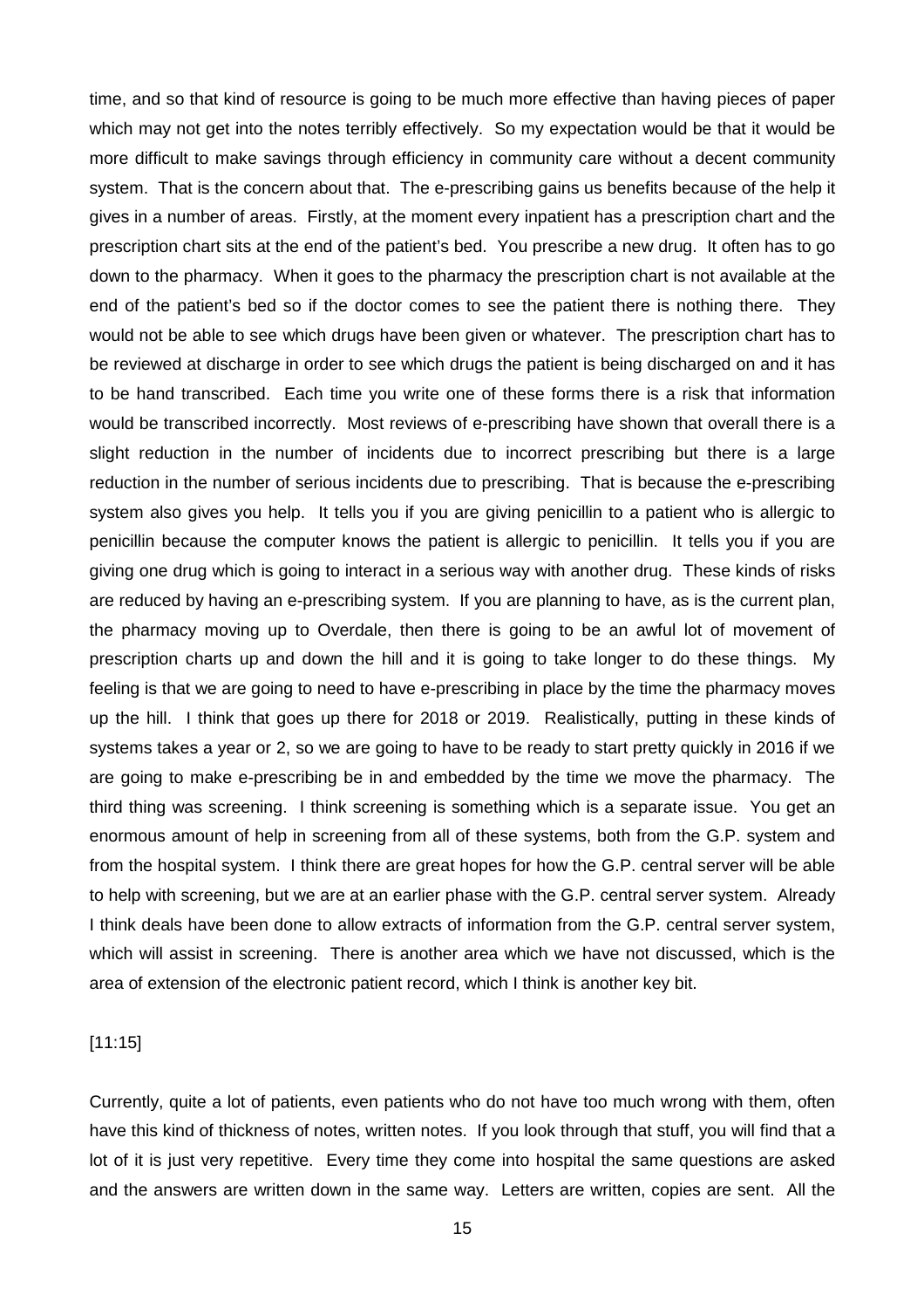letters and the copies end up being filed in the patient's notes. A lot of this stuff potentially can be collected on to TrakCare, our patient administration system. Already any letters that are typed via our secretaries, they are there in that system and we can go and look at those. All of the results which are filed in the notes, they are in the patient record and somebody has to file those. The written notes which are the description of what is wrong with the patient when they are admitted to hospital and a description of the care that they get, potentially we can collect all of that electronically and that will produce a really good record and much reduce the amount of paper that we are having to store and filter through. There is also the possibility that we could scan some of the old notes and that I think is something that is made more important by the possibility that we might be working on 2 sites, to try and get as much of the patient record into an electronic format so that you can look at it up there when they turn up in outpatients and half an hour later when they turn up in the A. and E. (Accident and Emergency) Department the record will not still be up there and need to come down in a lorry but will be visible on screen.

#### **Senator S.C. Ferguson:**

Yes, but one of the things about converting stuff from paper to computer is that you have to review the system you use on paper in order to make the best use of putting it on computer. How far have you got with that?

#### **I.T. Lead, General Hospital:**

Well, I think we are talking about early stages.

#### **Senator S.C. Ferguson:**

It is sort of garbage in, garbage out sort of touch.

#### **I.T. Lead, General Hospital:**

We already have 2 areas of our hospital working with an entirely electronic patient record. The Emergency Department and the maternity unit have electronic patient records and we have been through that process. It was painful doing it and getting it right and there were many times when many of the people involved thought that we would never get it right. But we are now 2 years down the line and there is much more happiness with those trial areas. Potentially, the benefit of electronic patient record only increases as you use it in more parts of the hospital system.

#### **Senator S.C. Ferguson:**

Right, so that, in fact, you have been doing Lean without calling it Lean?

#### **I.T. Lead, General Hospital:**

We always try and do Lean. We try and do Lean.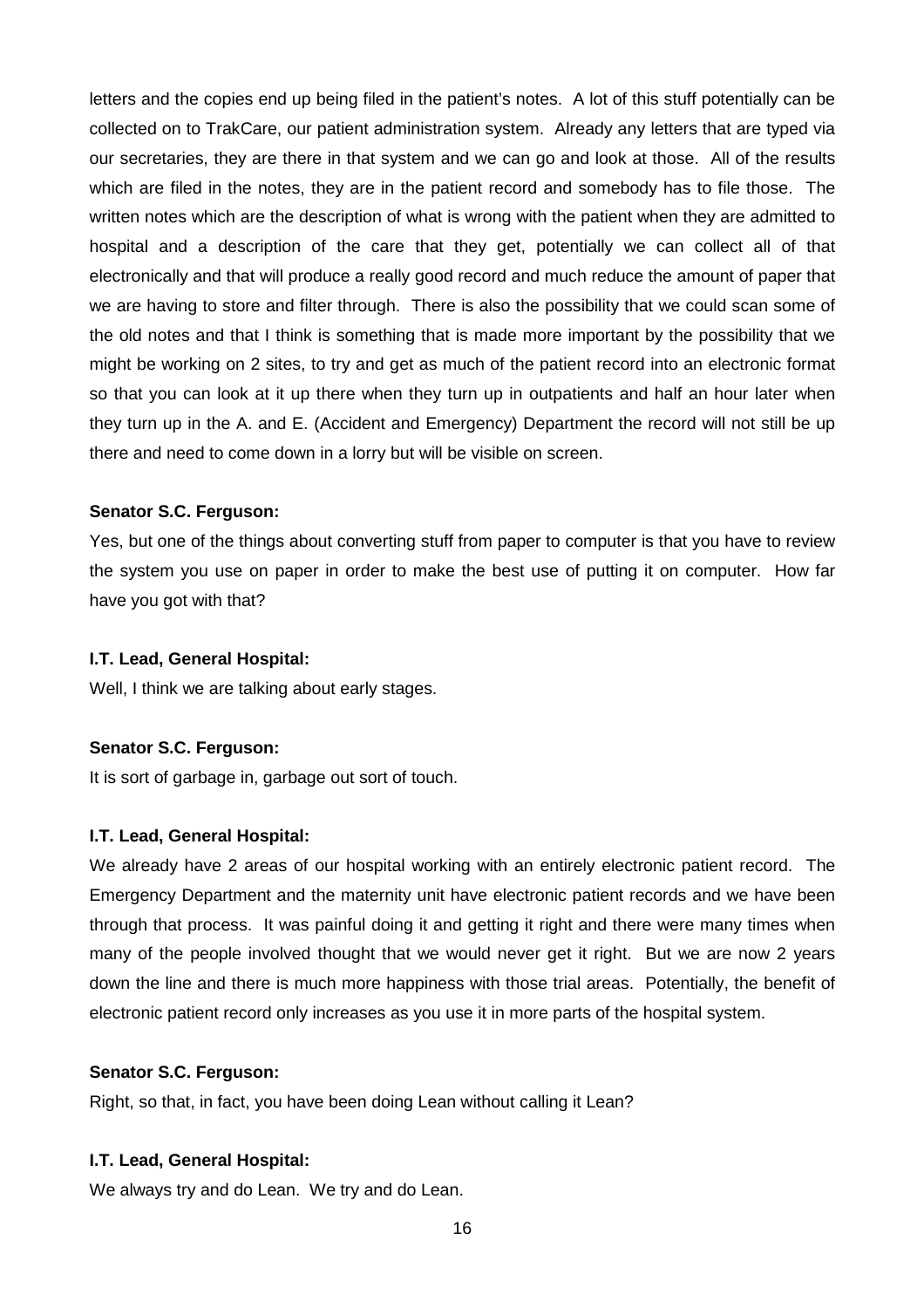Yes, I know. The minute you give it a name it is a box-ticking exercise.

# **I.T. Lead, General Hospital:**

Lean is difficult to do if you do not have some kind of way of measuring what you are doing already. You start; you measure what you do already; you change it; you see whether it is any better. We would assume that it would be better if we had thought about it, but people like you want us to be able to explain, to show you that we have made some benefit.

# **Senator S.C. Ferguson:**

Well, like the Stroke Unit at Plymouth Hospital where they have improved throughput, they have improved outcomes and, incidentally, the costs have reduced.

# **I.T. Lead, General Hospital:**

Yes.

# **Senator S.C. Ferguson:**

That is what we are looking for.

#### **I.T. Lead, General Hospital:**

Yes.

# **Senator S.C. Ferguson:**

And better patient result. Because nobody wants ... anyone who goes into hospital just wants to go in as quickly as possible, get treated as quickly as possible and come out fit as quickly as possible, and stuff the ... sorry, no, bother the experience, they just want in and out.

# **I.T. Lead, General Hospital:**

Well, they are keen on the experience as well but I do think ...

# **Senator S.C. Ferguson:**

They will grumble if the food is ... **[Laughter]**

# **I.T. Lead, General Hospital:**

They will and they will grumble if anything goes wrong. But it is crucial that we can measure what we do if we are going to make changes, and that is what ... these systems, they generate data in the background. I showed you at a previous meeting how we have been able to generate data about outcomes from our computer system in a couple of weeks by asking the right questions. We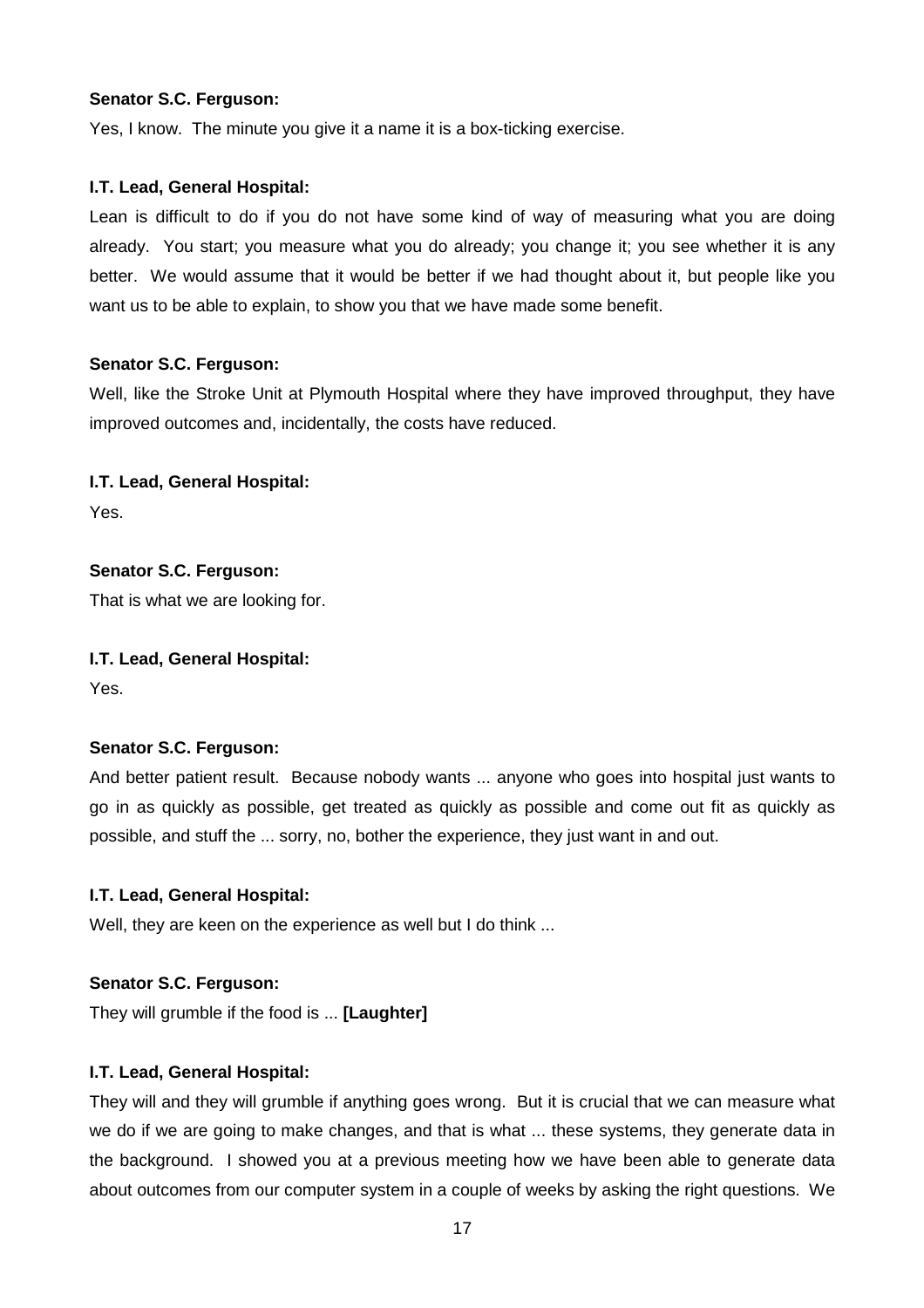did not know we were collecting that data but it turned out we were. So the advantage of having these computer systems is that you can produce these huge spreadsheets with very detailed information and analyse it any which way that you want. That is what helps you to make progress in health care.

#### **Senator S.C. Ferguson:**

Have you pulled the Statistics Department in on this?

# **I.T. Lead, General Hospital:**

I have not specifically.

# **Senator S.C. Ferguson:**

Because this is the sort of thing that is the breath of life to them and they might also be able to play with the numbers and come up with even more results.

# **I.T. Lead, General Hospital:**

Potentially. That is what our applications team are skilled at and increasingly I think people working in health care are becoming skilled at analysing data and it is ...

#### **Senator S.C. Ferguson:**

Yes, but this is surely the one thing that everybody screams about: our departments are not communicating laterally as well as longitudinally.

# **I.T. Lead, General Hospital:**

Well, I think we want to do that.

#### **Senator S.C. Ferguson:**

Why are you not connecting with the Statistics Department?

# **I.T. Lead, General Hospital:**

Healthcare data is something where there are sensitivities and so the moment you start talking about transferring healthcare data or confidential healthcare data to an area where people are outside your organisation there is a nervousness from the general public that their data will not be safe. We want to be absolutely certain that our data is always used safely and appropriately. Perhaps that makes us move slightly more slowly than we could do otherwise, but I think that ultimately is the reason why we need to be very careful. Because the last thing we want is to lose the confidence of the general public that their data is being used safely and appropriately.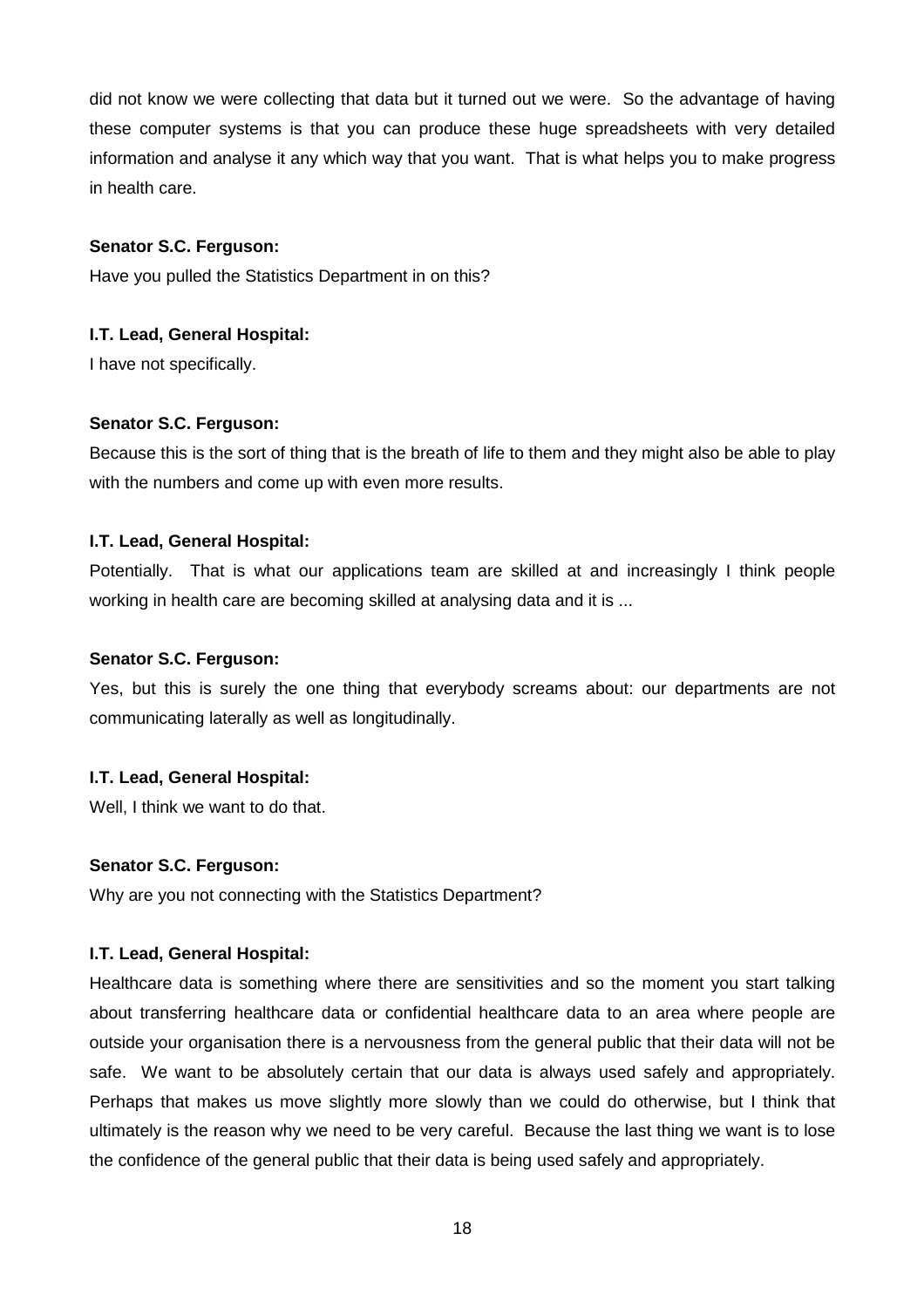Providing the names are not included ...

#### **I.T. Lead, General Hospital:**

I am with you on this. I am very much for the idea that we will do more with our data. There is an infinite, vast amount of data being collected within our systems and to a degree somebody has to ask us a question and we will try and give them an answer. If the Statistics Department want to be a part of that I am delighted.

#### **The Deputy of St. Ouen:**

Why have electronic patient records not been extended to other areas within the hospital given that you say the trial has been completed in a 2-year period?

#### **I.T. Lead, General Hospital:**

There is a funding issue. Coming back to this funding thing, ultimately we have to pay TrakCare to allow us to develop those other areas of the electronic patient record. There is also the way it impacts on the work of the hospital. So when you are going to set up your computer system to do something differently, the first thing you have to do is to set it up in the way in which you think that it will work appropriately. Then you have to get people out from your departments to test the system to destruction, if you like, to make sure it does all of the things that they do with paper records at the moment. You usually find in a small hospital that that means that you have to backfill those people. You cannot just take senior people out of a department and expect it to work ad infinitum. One of the big mistakes or one of the things that we underestimated was the amount of backfilling that was going to be required in order to smoothly bring in these electronic areas of the system. So I think it is to make sure that we have sufficient funding. It is not just about buying the software. It is about getting the people who can safely develop the software to get it to work perfectly within that area and then making sure that we have people to backfill to free up the people within that area to test that the system is resilient and functional and to then train the other users in using the system.

#### **The Deputy of St. Ouen:**

You have highlighted a number of benefits that will flow from the G.P. central server. What part is missing to provide that fully comprehensive integrated care record system that we look for?

#### **I.T. Lead, General Hospital:**

There are large numbers of small areas, but I think the electronic patient record - that is everybody collecting their patient notes electronically - the e-prescribing, the order communications links. So when we are doing all of those things within the hospital, when the community system is in, then in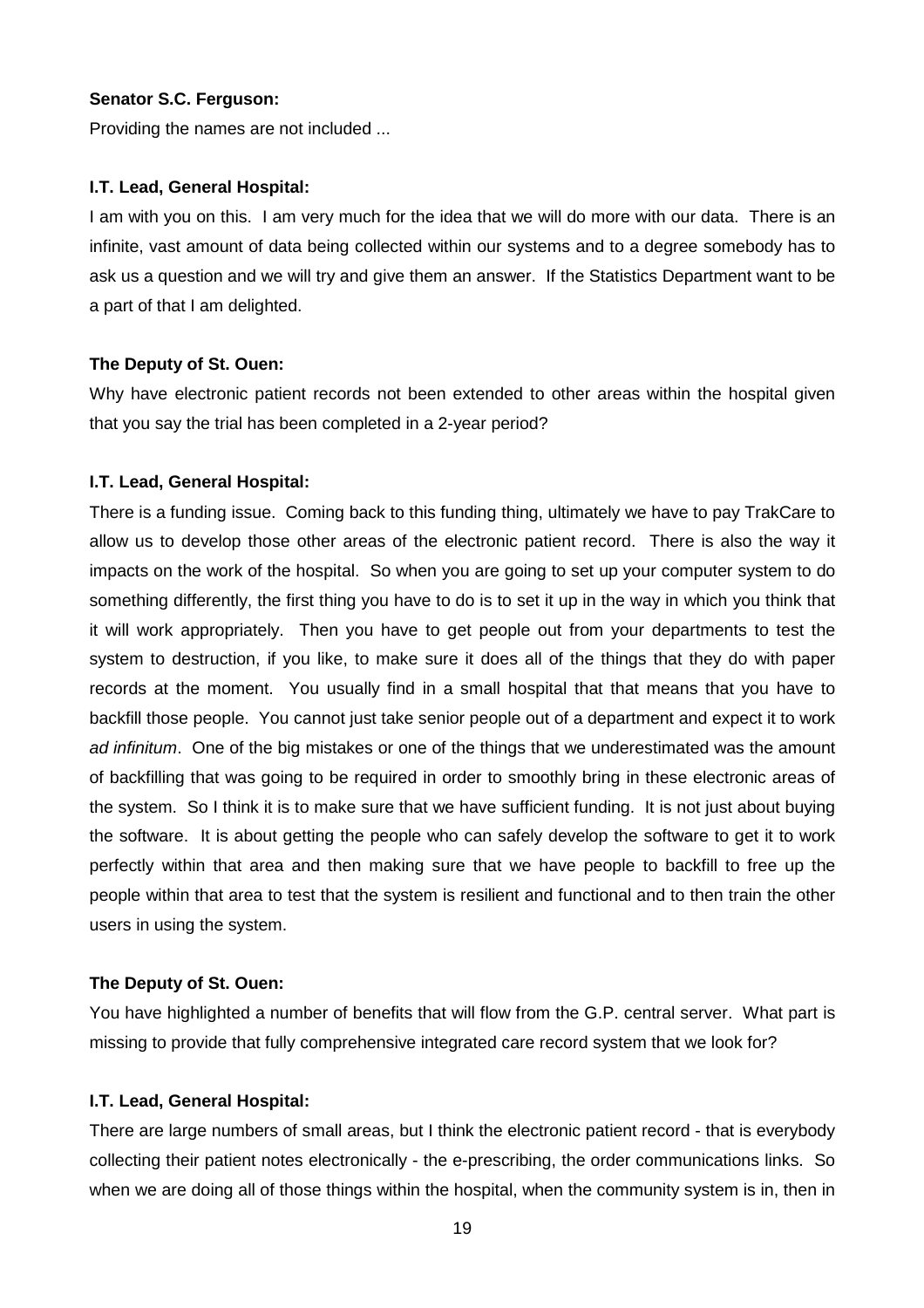order to get a movement of information across the way computers work is that that little bit of information here has to go into just the right box in the G.P. system. So we have to ... that is a job of work to make sure that the information moves from the right boxes to the right boxes. That is made a lot easier by having the G.P. central server because there is only likely to be one box to deal with for each piece of information. Somebody is going to have to set it up so that the right information goes into the right place.

#### **The Deputy of St. Ouen:**

So we are quite a way off maybe achieving this?

#### **I.T. Lead, General Hospital:**

It requires work and the work will not be done for free. It requires expert people to do it, but it is money well spent because all of health care works on good quality information and everybody needs to have that.

#### **The Deputy of St. Ouen:**

Just moving on to ... I know we have probably touched on it with the answers you have given already, but we would just like to know what involvement you have had regarding looking at the provision of a hospital on a single site and a dual site option.

#### **I.T. Lead, General Hospital:**

Well, I was involved in a meeting that we had at the town hall relatively early on in the system where I think until that time I was in the same ... I had the same amount of knowledge as everybody else in the hospital, which was that we were looking at the prospect of building a new hospital. We did not know where a new hospital might be and then we had the town hall meeting. That would be when, Bernard?

#### **Clinical Lead, Future Hospital Project:**

August 2013.

#### **I.T. Lead, General Hospital:**

Yes, so about 8 or 10 months ago where we for the first time looked at the feasibility of doing a dual-site hospital. We talked about what the right model might be for a dual-site hospital. So from that point I knew that there was a likelihood that dual site was the way we were going because the financial arguments seemed to stack up for having a dual-site hospital. Then more recently as the process has moved on I started to have meetings with Bernard and we discussed how living on 2 sites might change the informatics needs.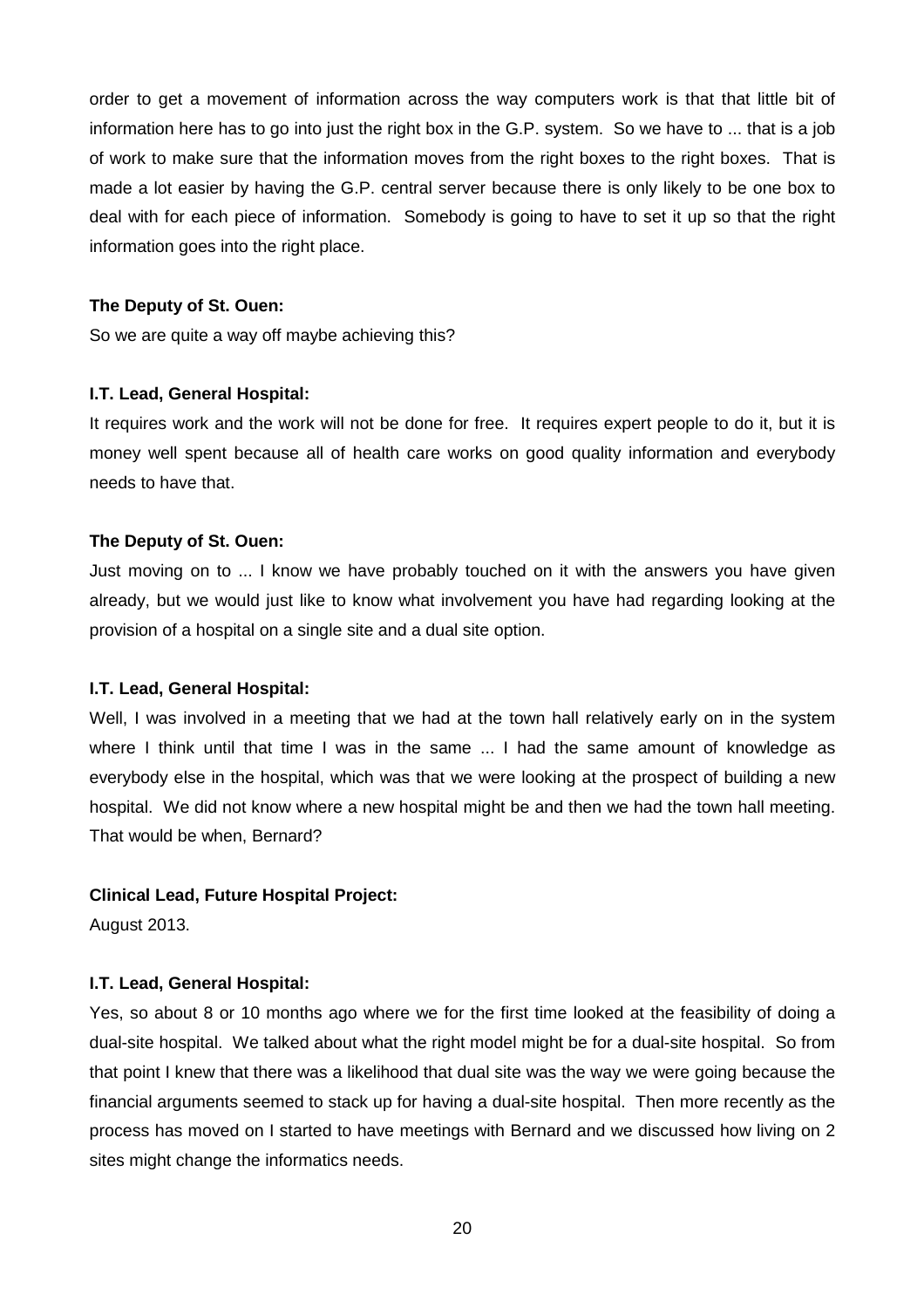# **The Deputy of St. Ouen:**

If you rewind, was the dual site option ... sorry, start again. Given that there was not a financial restriction placed on the provision of a new hospital, would it have been the consultants' view that it would be better to provide it on a single site?

#### **I.T. Lead, General Hospital:**

I do not know that I ever really ... I mean, that certainly was not my view that there was ... that we were kind of involved in or I certainly did not feel I was involved at the level where we were making a decision as to whether it was going to be a single site or a dual site. In a perfect world, I guess you would build a new hospital in a new place and you would then transfer everything across on day one, but I can understand that that carries a number of costs and expenses which are not there in the current system. So I guess I would say in a perfect world, yes, single site hospital would be great, but if a dual-site hospital is the pragmatic reality then we can make a dual-site hospital work.

# **The Deputy of St. Ouen:**

That is key; you are confident that we will be able to make a dual-site work?

# **I.T. Lead, General Hospital:**

I have worked in hospitals where the actual hospital site is larger than the distance between here and Overdale.

[11:30]

# **Senator S.C. Ferguson:**

Roller skates I think are the answer, are they not? **[Laughter]**

#### **Deputy J.A. Hilton:**

Okay. Was there anything else that you wanted to ask? I think we have covered more or less all areas, have we not?

#### **The Deputy of St. Ouen:**

Yes, I think we have.

#### **Deputy J.A. Hilton:**

I just wanted to ask you one thing. Do you ever regret agreeing to take clinical lead for I.T.? **[Laughter]**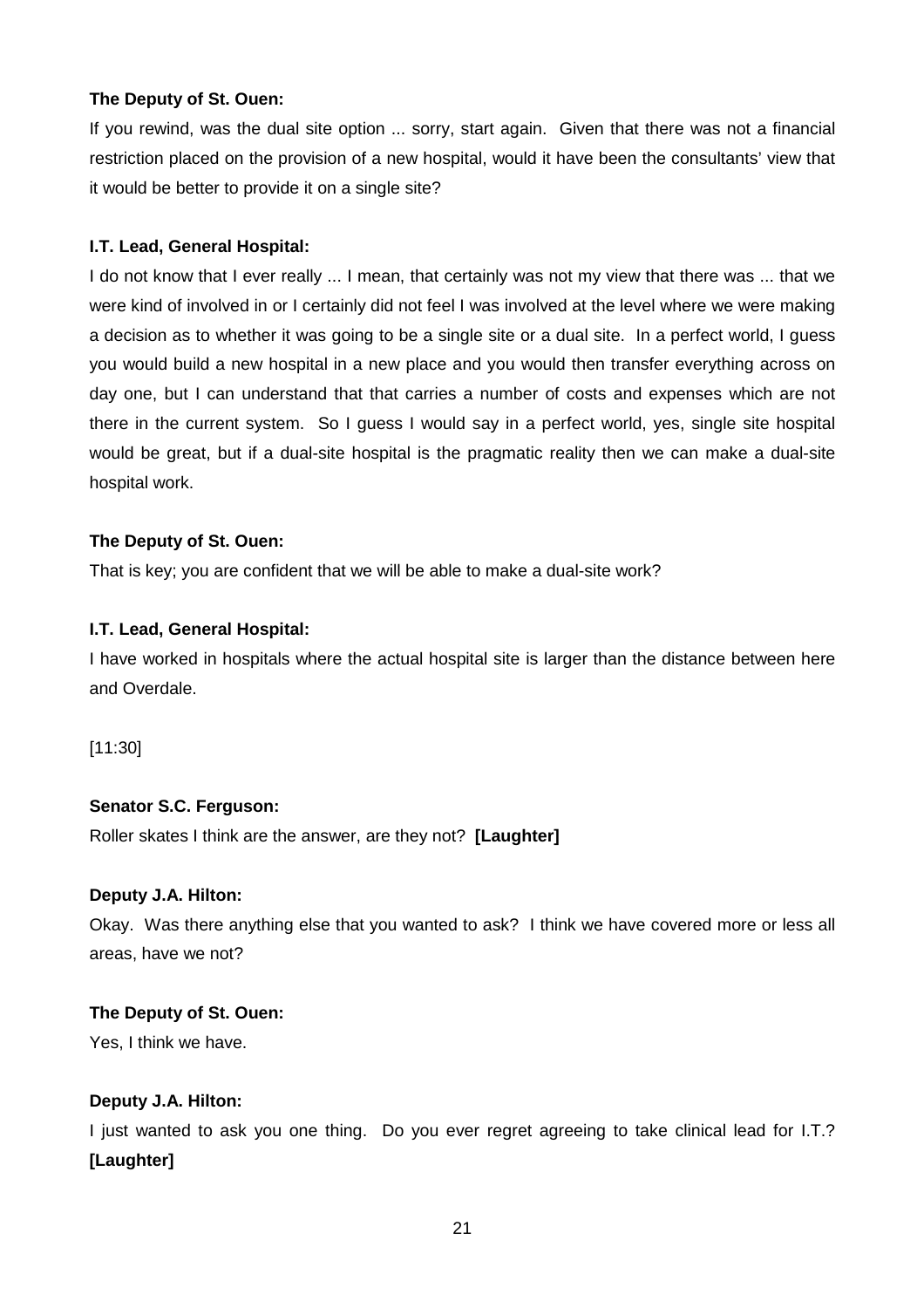# **I.T. Lead, General Hospital:**

That is an interesting question.

# **Deputy J.A. Hilton:**

Well, it seems to me that you have to do your day job alongside that and it is such a massive project.

# **I.T. Lead, General Hospital:**

It is massive and as it has gone by I have become more passionate about it. Of all the things I do it is the thing where I really see the potential for improving health care. Jersey is a wonderful place for doing healthcare informatics. If you work in Southampton, there is a hospital and it looks after a group of people here and then you have an ambulance trust and it looks after maybe those people and there is another ambulance trust that does those people, another one that does those people. You have a mental health trust and that is not quite the same place as the hospital. All of these trusts have different information systems. In Jersey we just have one Island. We could have the best healthcare informatics system anywhere in the world in Jersey.

# **Deputy J.A. Hilton:**

Yes, I agree with you there.

# **I.T. Lead, General Hospital:**

That makes it pretty exciting to do this stuff and obviously I want it to be as good as possible. That means that I am passionate in trying to get us to make it good and to fund it to be as good as it can be. There is real benefit to be had for the general public in Jersey in doing that.

# **Senator S.C. Ferguson:**

Are you a techie as well then?

#### **I.T. Lead, General Hospital:**

Well, you know, I have a computer. **[Laughter]**

# **Senator S.C. Ferguson:**

Well, no, when I was growing up my G.P.'s hobby used to be rebuilding clocks and I just wondered if you had ...